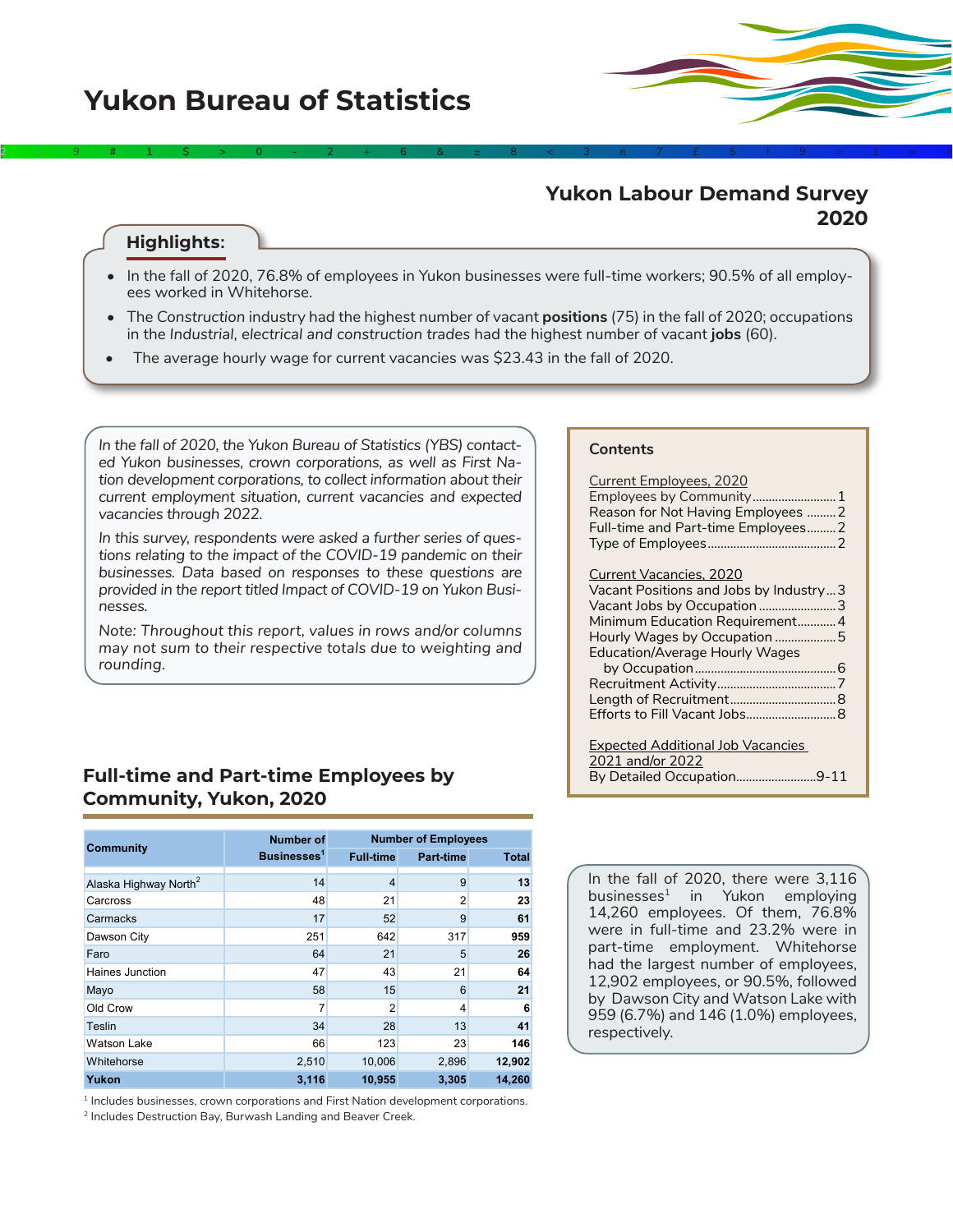### <span id="page-1-0"></span>**Reason for Not Having Employees, Yukon, 2020**

About 4 in 10 Yukon businesses (1,203) reported not having any employees at the time of the survey. The majority (82.4%) of these businesses (966) were *owner-operated only* and therefore, did not have any employees. *Seasonal operation* (51) was the next most common reason given for not having any employees. "*Other*" reasons included: staff was laid off due to COVID, uses subcontractors, difficulty in retaining employees, organization depends on volunteers, etc.



### **Full-time and Part-time Employees by Industry, Yukon, 2020**

| <b>NAICS</b> |                                                                             | <b>Number of</b>  |                  | <b>Number of Employees</b> |        |  |  |  |
|--------------|-----------------------------------------------------------------------------|-------------------|------------------|----------------------------|--------|--|--|--|
| Code         | <b>Industry</b>                                                             | <b>Businesses</b> | <b>Full-time</b> | Part-time                  | Total  |  |  |  |
| 11           | Agriculture, Forestry, Fishing & Hunting                                    | 111               | 183              | 9                          | 192    |  |  |  |
| 21           | Mining, Quarrying, and Oil & Gas Extraction                                 | 132               | 902              | 62                         | 964    |  |  |  |
| 22           | <b>Utilities</b>                                                            | 3                 | 113              | $\overline{2}$             | 115    |  |  |  |
| 23           | Construction                                                                | 512               | 1.631            | 153                        | 1,784  |  |  |  |
| $31 - 33$    | Manufacturing                                                               | 79                | 356              | 112                        | 468    |  |  |  |
| 41           | Wholesale Trade                                                             | 45                | 312              | 17                         | 329    |  |  |  |
| 44-45        | <b>Retail Trade</b>                                                         | 247               | 1.828            | 733                        | 2,561  |  |  |  |
| 48-49        | Transportation & Warehousing                                                | 127               | 757              | 408                        | 1,165  |  |  |  |
| 51           | Information & Cultural Industries                                           | 51                | 417              | 69                         | 486    |  |  |  |
| 52           | Finance & Insurance                                                         | 57                | 271              | 50                         | 321    |  |  |  |
| 53           | Real Estate and Rental & Leasing                                            | 247               | 397              | 144                        | 541    |  |  |  |
| 54           | Professional, Scientific & Technical Services                               | 497               | 751              | 87                         | 838    |  |  |  |
| 55           | Management of Companies & Enterprises                                       | 25                | 79               | 5                          | 84     |  |  |  |
| 56           | Administrative & Support, Waste Management &<br><b>Remediation Services</b> | 190               | 273              | 228                        | 501    |  |  |  |
| 61           | <b>Educational Services</b>                                                 | 62                | 93               | 15                         | 108    |  |  |  |
| 62           | Health Care & Social Assistance                                             | 194               | 960              | 481                        | 1.441  |  |  |  |
| 71           | Arts. Entertainment & Recreation                                            | 73                | 92               | 130                        | 222    |  |  |  |
| 72           | Accommodation & Food Services                                               | 250               | 1.078            | 469                        | 1.547  |  |  |  |
| 81           | Other Services (except Public Adminstration)                                | 212               | 463              | 129                        | 592    |  |  |  |
|              | <b>All Industries</b>                                                       | 3,116             | 10,955           | 3,305                      | 14.260 |  |  |  |

In the fall of 2020, 76.8% of all employees in Yukon businesses were full-time. *Retail Trade* had the largest number of full-time employees (1,828), followed by *Construction* (1,631). The largest number of part-time employees was also in *Retail Trade* (733), followed by *Health Care and Social Services* (481).

# **Type of Employee by Industry, Yukon, 2020**

|                      |                                                                             |                                       | <b>Number of Employess</b> |                |                                              |        |
|----------------------|-----------------------------------------------------------------------------|---------------------------------------|----------------------------|----------------|----------------------------------------------|--------|
| <b>NAICS</b><br>Code | <b>Industry</b>                                                             | <b>Number of</b><br><b>Businesses</b> | Permanent                  | Seasonal       | Term.<br>temporary,<br>casual or on-<br>call | Total  |
| 11                   | Agriculture, Forestry, Fishing & Hunting                                    | 111                                   | 183                        | 9              | $\Omega$                                     | 192    |
| 21                   | Mining, Quarrying, and Oil & Gas Extraction                                 | 132                                   | 522                        | 435            | $\overline{7}$                               | 964    |
| 22                   | <b>Utilities</b>                                                            | 3                                     | 111                        | $\Omega$       | $\overline{\mathbf{4}}$                      | 115    |
| 23                   | Construction                                                                | 512                                   | 1.295                      | 408            | 82                                           | 1.785  |
| $31 - 33$            | Manufacturing                                                               | 79                                    | 400                        | 48             | 21                                           | 469    |
| 41                   | Wholesale Trade                                                             | 45                                    | 326                        | $\overline{c}$ | $\Omega$                                     | 328    |
| 44-45                | Retail Trade                                                                | 247                                   | 2.245                      | 72             | 245                                          | 2.562  |
| 48-49                | Transportation & Warehousing                                                | 127                                   | 929                        | 116            | 121                                          | 1,166  |
| 51                   | Information & Cultural Industries                                           | 51                                    | 438                        | 29             | 18                                           | 485    |
| 52                   | Finance & Insurance                                                         | 57                                    | 286                        | 14             | 22                                           | 322    |
| 53                   | Real Estate and Rental & Leasing                                            | 247                                   | 435                        | 79             | 26                                           | 540    |
| 54                   | Professional, Scientific & Technical Services                               | 497                                   | 723                        | 87             | 28                                           | 838    |
| 55                   | Management of Companies & Enterprises                                       | 25                                    | 84                         | $\Omega$       | $\Omega$                                     | 84     |
| 56                   | Administrative & Support, Waste Management &<br><b>Remediation Services</b> | 190                                   | 462                        | 23             | 16                                           | 501    |
| 61                   | <b>Educational Services</b>                                                 | 62                                    | 97                         | $\overline{4}$ | $\overline{7}$                               | 108    |
| 62                   | Health Care & Social Assistance                                             | 194                                   | 1.150                      | 5              | 285                                          | 1.440  |
| 71                   | Arts. Entertainment & Recreation                                            | 73                                    | 98                         | 99             | 26                                           | 223    |
| 72                   | Accommodation & Food Services                                               | 250                                   | 1.308                      | 172            | 66                                           | 1.546  |
| 81                   | Other Services (except Public Adminstration)                                | 212                                   | 532                        | 12             | 49                                           | 593    |
|                      | <b>All Industries</b>                                                       | 3.116                                 | 11.624                     | 1.614          | 1.023                                        | 14.260 |

In the fall of 2020, 81.5% of all employees in Yukon businesses were permanent. *Retail Trade* had the largest number of permanent employees (2,245), followed by *Accommodation and Food services* (1,308) and *Construction* (1,295). Of all employees, 11.3% were seasonal and 7.2% were term, temporary, casual or on-call employees. *Arts, Entertainment & Recreation* industry had the largest percentage of non-permanent employees (56.1%); followed by *Mining, Quarrying, and Oil and Gas Extraction* and *Construction*  with 45.9% and 27.5%, respectively.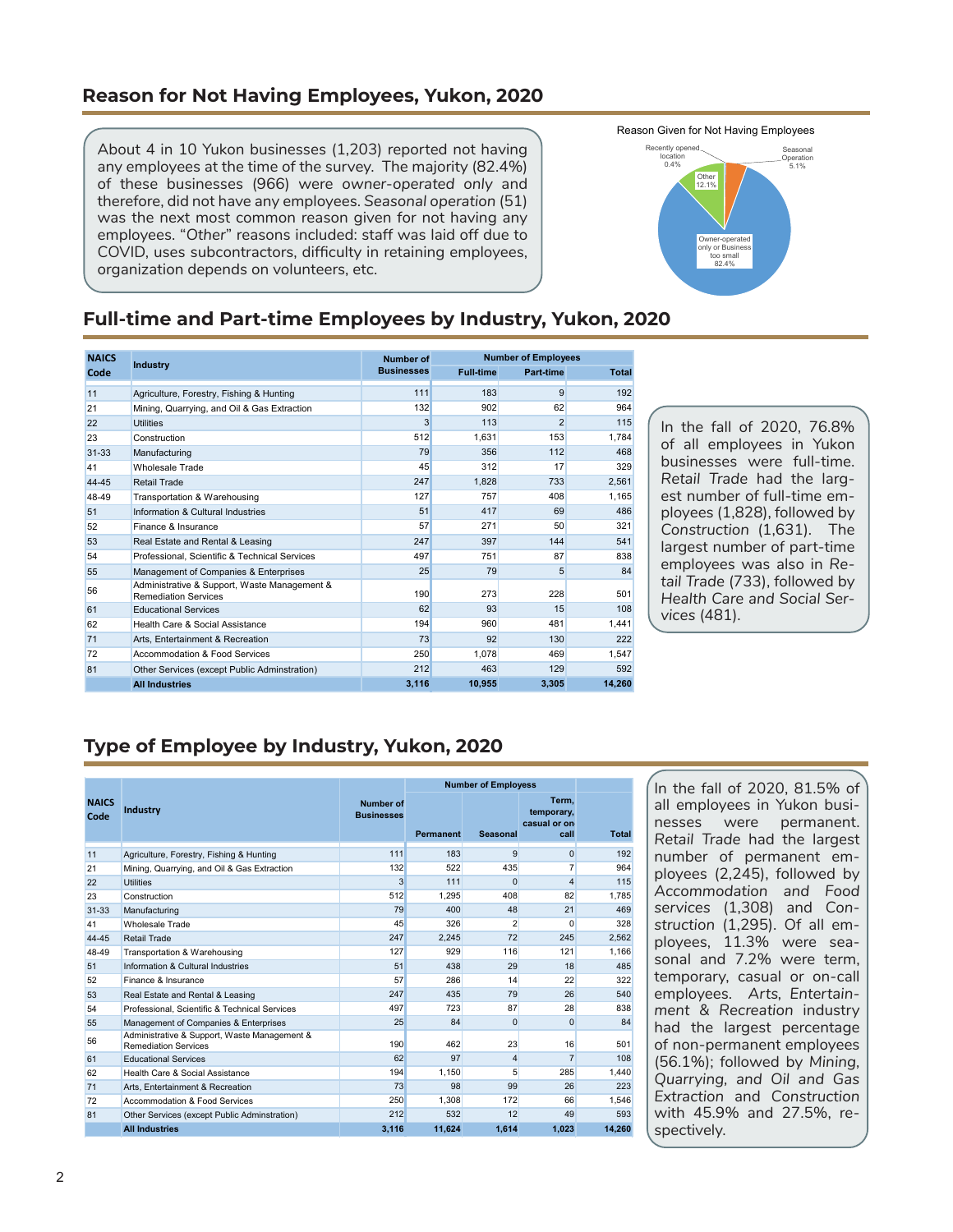### <span id="page-2-0"></span>**Current Vacant Positions and Jobs by Industry, Yukon, 2020**

| <b>NAICS</b><br>Code | <b>Industry</b>                                                   | Number of vacant<br>positions (not jobs) | Number of<br>vacant jobs |
|----------------------|-------------------------------------------------------------------|------------------------------------------|--------------------------|
| 11                   | Agriculture, Forestry, Fishing & Hunting                          | 7                                        | 13                       |
| 21                   | Mining, Quarrying, and Oil & Gas Extraction                       | 18                                       | 45                       |
| 22                   | <b>Utilities</b>                                                  | 5                                        | 6                        |
| 23                   | Construction                                                      | 75                                       | 105                      |
| $31 - 33$            | Manufacturing                                                     | 15                                       | 19                       |
| 41                   | Wholesale Trade                                                   | 10                                       | 13                       |
| 44-45                | Retail Trade                                                      | 68                                       | 94                       |
| 48-49                | Transportation & Warehousing                                      | 16                                       | 38                       |
| 51                   | Information & Cultural Industries                                 |                                          | 1                        |
| 52                   | Finance & Insurance                                               | 0                                        | $\Omega$                 |
| 53                   | Real Estate and Rental & Leasing                                  | 12                                       | 12                       |
| 54                   | Professional, Scientific & Technical Services                     | 26                                       | 48                       |
| 55                   | Management of Companies & Enterprises                             | $\Omega$                                 | $\Omega$                 |
| 56                   | Administrative & Support, Waste Management & Remediation Services | 8                                        | 11                       |
| 61                   | <b>Educational Services</b>                                       | 3                                        | 3                        |
| 62                   | Health Care & Social Assistance                                   | 31                                       | 44                       |
| 71                   | Arts, Entertainment & Recreation                                  | 4                                        | $\overline{4}$           |
| 72                   | Accommodation & Food Services                                     | 46                                       | 108                      |
| 81                   | Other Services (except Public Adminstration)                      | 59                                       | 59                       |
|                      | <b>All Industries</b>                                             | 402                                      | 622                      |

In the summer of 2020, businesses reported 622 vacant jobs. The largest number of vacant jobs was in the *Accommodation and Food Services* sector with 108 vacancies (17.4% of all vacancies) in 46 positions. Businesses in *Construction* had the second-highest number of job vacancies with 105 jobs in 75 positions. Businesses in *Finance and Insurance,*  as well as *Management of Companies and Enterprises,* did not report any vacancies during the survey.

### **Current Job Vacancies by Full-time and Part-time, by Occupation, Yukon, 2020**

| <b>NOC</b> | Occupation                                                                                        | <b>Number of Job Vacancies</b> |                |                 |  |  |
|------------|---------------------------------------------------------------------------------------------------|--------------------------------|----------------|-----------------|--|--|
| Code       |                                                                                                   | <b>Full-time</b>               | Part-time      | <b>Total</b>    |  |  |
| 00         | Senior management occupations                                                                     | $\overline{4}$                 | 0              | $\overline{4}$  |  |  |
| $01 - 05$  | Specialized middle management occupations                                                         | 6                              | $\Omega$       | 6               |  |  |
| $07-09$    | Middle management occupations in trades, transportation,<br>production and utilities              | 5                              | $\mathbf{0}$   | $5\overline{)}$ |  |  |
| 11         | Professional occupations in business and finance                                                  | $\mathbf{1}$                   | 3              | 4               |  |  |
| 12         | Administrative and financial supervisors and administrative<br>occupations                        | 21                             | 8              | 29              |  |  |
| 14         | Office support occupations                                                                        | 6                              | 3              | 9               |  |  |
| 15         | Distribution, tracking and scheduling co-ordination occupations                                   | 8                              | $\mathbf 0$    | 8               |  |  |
| 21         | Professional occupations in natural and applied sciences                                          | 18                             | 0              | 18              |  |  |
| 22         | Technical occupations related to natural and applied sciences                                     | $6\overline{6}$                | 23             | 29              |  |  |
| 31         | Professional occupations in health (except nursing)                                               | $\overline{4}$                 | 1              | 5               |  |  |
| 32         | Technical occupations in health                                                                   | $\overline{2}$                 | $\Omega$       | $\overline{2}$  |  |  |
| 34         | Assisting occupations in support of health services                                               | $\overline{2}$                 | $\mathbf{0}$   | $\overline{2}$  |  |  |
| 41         | Professional occupations in law and social, community and<br>government services                  | 6                              | 3              | 9               |  |  |
| 42         | Paraprofessional occupations in legal, social, community and<br>education services                | 13                             | 15             | 28              |  |  |
| 44         | Care providers and educational, legal and public protection<br>support occupations                | 8                              | $\overline{7}$ | 15              |  |  |
| 51         | Professional occupations in art and culture                                                       | 5                              | $\mathbf{0}$   | $5\overline{)}$ |  |  |
| 52         | Technical occupations in art, culture, recreation and sport                                       | $\overline{4}$                 | $\mathbf{1}$   | $5\overline{)}$ |  |  |
| 62         | Retail sales supervisors and specialized sales occupations                                        | 1                              | $\mathbf{3}$   | $\overline{4}$  |  |  |
| 63         | Service supervisors and specialized service occupations                                           | 39                             | $\overline{2}$ | 41              |  |  |
| 64         | Sales representatives and salespersons - wholesale and retail<br>trade                            | 24                             | 6              | 30              |  |  |
| 65         | Service representatives and other customer and personal<br>services occupations                   | 42                             | 10             | 52              |  |  |
| 66         | Sales support occupations                                                                         | 16                             | 6              | 22              |  |  |
| 67         | Service support and other service occupations, n.e.c.                                             | 34                             | 22             | 56              |  |  |
| 72         | Industrial, electrical and construction trades                                                    | 60                             | 0              | 60              |  |  |
| 73         | Maintenance and equipment operation trades                                                        | 55                             | $\mathbf 0$    | 55              |  |  |
| 75         | Transport and heavy equipment operation and related<br>maintenance occupations                    | 40                             | 16             | 56              |  |  |
| 76         | Trades helpers, construction labourers and related occupations                                    | 21                             | $\mathbf 0$    | 21              |  |  |
| 82         | Supervisors and technical occupations in natural resources,<br>agriculture and related production | 4                              | 0              | 4               |  |  |
| 84         | Workers in natural resources, agriculture and related<br>production                               | 13                             | $\Omega$       | 13              |  |  |
| 86         | Harvesting, landscaping and natural resources labourers                                           | 1                              | 0              | 1               |  |  |
| 92         | Processing, manufacturing and utilities supervisors and central<br>control operators              | $\mathbf{1}$                   | $\overline{1}$ | $\overline{2}$  |  |  |
| 94         | Processing and manufacturing machine operators and related<br>production workers                  | 9                              | 6              | 15              |  |  |
| 95         | Assemblers in manufacturing                                                                       | 5                              | $\mathbf 0$    | $5\overline{)}$ |  |  |
| 96         | Labourers in processing, manufacturing and utilities                                              | $\overline{4}$                 | $\mathbf{0}$   | $\overline{4}$  |  |  |
|            | <b>All Occupations</b>                                                                            | 488                            | 135            | 622             |  |  |

Of the vacant jobs in the summer of 2020, more than three-quarters (78.3%), were full-time jobs, while 21.7% were part-time jobs.

The largest number of job vacancies was in *Industrial, electrical and construction trades* with 60 vacancies, followed by: *Service support and other service occupations, n.e.c. (56); Transport and heavy equipment operation and related maintenance occupations (56);* and *Maintenance and equipment operation trades* with 55 job vacancies.

n.e.c. = not elsewhere classified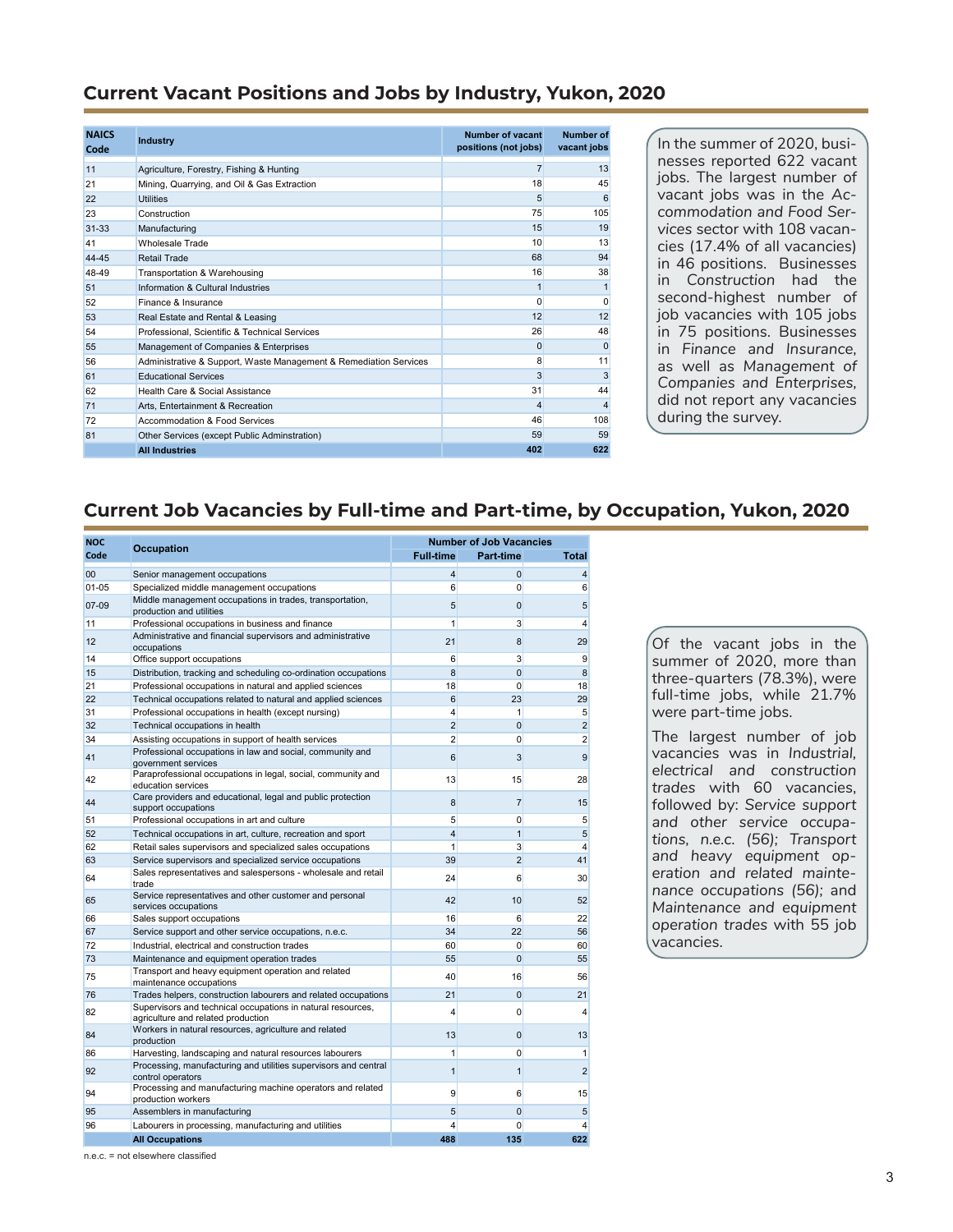### <span id="page-3-0"></span>**Current Job Vacancies by Minimum Education Level Required, by Occupation, Yukon, 2020**

|             | Minimum level of Education for Job Vacancies                                                      |                                                 |                          |                                                                      |                                                                               |                                                                   |                      |                                                                                    |                            |                                |
|-------------|---------------------------------------------------------------------------------------------------|-------------------------------------------------|--------------------------|----------------------------------------------------------------------|-------------------------------------------------------------------------------|-------------------------------------------------------------------|----------------------|------------------------------------------------------------------------------------|----------------------------|--------------------------------|
| NOC<br>Code | <b>Occupation</b>                                                                                 | No minimum<br>level of<br>education<br>required | diploma or<br>equivalent | High school Apprenticesh<br>ip or trade<br>certificate or<br>diploma | College,<br>CEGEP or<br>other non-<br>university<br>certificate or<br>diploma | University<br>certificate or<br>diploma below<br>bachelor's level | Bachelor's<br>degree | <b>University</b><br>certificate or<br>diploma<br>above the<br>bachelor's<br>level | Don't<br>know or<br>refuse | <b>Total</b>                   |
|             |                                                                                                   |                                                 |                          |                                                                      | <b>Number of Vacancies</b>                                                    |                                                                   |                      |                                                                                    |                            |                                |
| 00          | Senior management occupations                                                                     | $\overline{0}$                                  | $\mathbf 0$              | $\overline{0}$                                                       | $\overline{3}$                                                                | $\overline{1}$                                                    | $\overline{0}$       | $\mathbf 0$                                                                        | $\mathbf{0}$               | 4                              |
|             | 01-05 Specialized middle management occupations                                                   | $\overline{0}$                                  | $\mathbf{0}$             | $\Omega$                                                             | 3 <sup>1</sup>                                                                | $\Omega$                                                          | $\overline{3}$       | $\Omega$                                                                           | 0                          | 6                              |
| $07-09$     | Middle management occupations in trades,<br>transportation, production and utilities              | $\mathbf 0$                                     | $\mathbf 0$              | $\mathbf{0}$                                                         | $\mathbf 0$                                                                   | $\mathbf 0$                                                       | 5                    | $\mathbf 0$                                                                        | $\mathbf{0}$               | 5                              |
| 11          | Professional occupations in business and finance                                                  | $\Omega$                                        | $\Omega$                 | $\Omega$                                                             | $\overline{3}$                                                                | $\Omega$                                                          | $\overline{1}$       | $\Omega$                                                                           | $\Omega$                   | 4                              |
| 12          | Administrative and financial supervisors and<br>administrative occupations                        | 10                                              | 12                       | 3                                                                    | 3                                                                             | $\mathbf 0$                                                       | $\overline{1}$       | $\mathbf 0$                                                                        | $\overline{0}$             | 30                             |
| 14          | Office support occupations                                                                        | $5\overline{)}$                                 | $\mathbf{0}$             | $\mathbf 0$                                                          | $\mathbf{0}$                                                                  | $\mathbf 0$                                                       | $\mathbf 0$          | 4                                                                                  | 0                          | 9                              |
| 15          | Distribution, tracking and scheduling co-ordination<br>occupations                                | $\mathbf 0$                                     | 8                        | $\mathbf 0$                                                          | $\mathbf 0$                                                                   | $\mathbf{0}$                                                      | $\mathbf{0}$         | $\mathbf 0$                                                                        | $\mathbf{0}$               | 8                              |
| 21          | Professional occupations in natural and applied sciences                                          | $\mathbf{0}$                                    | $\mathbf{0}$             | $\mathbf{1}$                                                         | $\overline{2}$                                                                | $\mathbf{1}$                                                      | 11                   | $\overline{4}$                                                                     | 0                          | 18                             |
| 22          | Technical occupations related to natural and applied<br>sciences                                  | $\mathbf 0$                                     | 18                       | 6                                                                    | $\mathbf 0$                                                                   | $\mathbf 0$                                                       | $\overline{4}$       | $\mathbf 0$                                                                        | $\overline{0}$             | 29                             |
| 31          | Professional occupations in health (except nursing)                                               | $\mathbf{1}$                                    | $\Omega$                 | $\Omega$                                                             | $\Omega$                                                                      | $\Omega$                                                          | $\Omega$             | $\overline{4}$                                                                     | $\Omega$                   | 5                              |
| 32          | Technical occupations in health                                                                   | $\mathbf{0}$                                    | $\mathbf 0$              | $\mathbf{0}$                                                         | $\mathbf 0$                                                                   | $\mathbf{0}$                                                      | $\mathbf{0}$         | $\overline{2}$                                                                     | $\mathbf{0}$               | $\overline{2}$                 |
| 34          | Assisting occupations in support of health services                                               | $\overline{2}$                                  | $\mathbf{0}$             | $\mathbf 0$                                                          | $\mathbf{0}$                                                                  | $\mathbf 0$                                                       | $\mathbf 0$          | $\mathbf 0$                                                                        | 0                          | $\overline{2}$                 |
| 41          | Professional occupations in law and social, community<br>and government services                  | $\mathbf 0$                                     | 3                        | $\Omega$                                                             | $\mathbf 0$                                                                   | $\mathbf 0$                                                       | $\overline{2}$       | $\mathbf 0$                                                                        | 3                          | 9                              |
| 42          | Paraprofessional occupations in legal, social, community                                          |                                                 |                          |                                                                      |                                                                               |                                                                   |                      |                                                                                    |                            |                                |
| 44          | and education services<br>Care providers and educational, legal and public                        | 6                                               | 15                       | $\Omega$                                                             | $\overline{7}$                                                                | $\Omega$                                                          | $\Omega$             | $\mathbf 0$                                                                        | 0                          | 28                             |
|             | protection support occupations                                                                    | $\overline{3}$                                  | 12                       | $\mathbf{0}$                                                         | $\mathbf{0}$                                                                  | $\mathbf{0}$                                                      | $\mathbf{0}$         | $\mathbf 0$                                                                        | $\mathbf{0}$               | 15                             |
| 51          | Professional occupations in art and culture                                                       | $\mathbf{0}$                                    | $\mathbf{0}$             | $\Omega$                                                             | 5                                                                             | $\Omega$                                                          | $\Omega$             | $\Omega$                                                                           | $\Omega$                   | 5                              |
| 52          | Technical occupations in art, culture, recreation and sport                                       | $\mathbf 0$                                     | 3                        | $\Omega$                                                             | $\overline{2}$                                                                | $\Omega$                                                          | $\Omega$             | $\Omega$                                                                           | $\Omega$                   | 5                              |
| 62          | Retail sales supervisors and specialized sales<br>occupations                                     | 3                                               | $\Omega$                 | $\Omega$                                                             | $\Omega$                                                                      | $\Omega$                                                          | 1                    | $\Omega$                                                                           | 0                          | $\overline{4}$                 |
| 63          | Service supervisors and specialized service occupations                                           | 6                                               | 24                       | 11                                                                   | $\mathbf 0$                                                                   | $\mathbf 0$                                                       | $\mathbf{0}$         | $\mathbf 0$                                                                        | $\mathbf{0}$               | 41                             |
| 64          | Sales representatives and salespersons - wholesale and<br>retail trade                            | 16                                              | 14                       | $\Omega$                                                             | $\Omega$                                                                      | $\Omega$                                                          | $\Omega$             | $\Omega$                                                                           | 0                          | 30                             |
|             | Service representatives and other customer and personal                                           |                                                 |                          |                                                                      |                                                                               |                                                                   |                      |                                                                                    |                            |                                |
| 65          | services occupations                                                                              | 18                                              | 33                       | $\mathbf 0$<br>$\Omega$                                              | $\mathbf 0$                                                                   | $\mathbf 0$                                                       | $\mathbf 0$          | $\mathbf 0$                                                                        | $\mathbf{0}$<br>$\Omega$   | 52                             |
| 66<br>67    | Sales support occupations<br>Service support and other service occupations, n.e.c.                | 12<br>27                                        | 10<br>28                 | $\mathbf{0}$                                                         | $\Omega$<br>$\Omega$                                                          | $\Omega$<br>$\Omega$                                              | $\Omega$<br>$\Omega$ | $\Omega$<br>$\Omega$                                                               | $\Omega$                   | 22<br>55                       |
| 72          | Industrial, electrical and construction trades                                                    | 13                                              | 13                       | 34                                                                   | $\Omega$                                                                      | $\mathbf 0$                                                       | $\Omega$             | $\Omega$                                                                           | 0                          | 60                             |
| 73          | Maintenance and equipment operation trades                                                        | 21                                              | $\overline{\mathbf{4}}$  | 30                                                                   | $\Omega$                                                                      | $\Omega$                                                          | $\Omega$             | $\Omega$                                                                           | $\Omega$                   | 55                             |
| 75          | Transport and heavy equipment operation and related<br>maintenance occupations                    | 45                                              | 11                       | $\mathbf 0$                                                          | $\mathbf 0$                                                                   | $\mathbf 0$                                                       | $\mathbf 0$          | 0                                                                                  | 0                          | 56                             |
|             | Trades helpers, construction labourers and related                                                |                                                 |                          |                                                                      |                                                                               |                                                                   |                      |                                                                                    |                            |                                |
| 76          | occupations                                                                                       | 13                                              | $\overline{\mathbf{4}}$  | $\overline{4}$                                                       | $\mathbf 0$                                                                   | $\mathbf 0$                                                       | $\Omega$             | $\mathbf 0$                                                                        | $\mathbf{0}$               | 21                             |
| 82          | Supervisors and technical occupations in natural<br>resources, agriculture and related production | $\overline{4}$                                  | $\Omega$                 | $\Omega$                                                             | $\Omega$                                                                      | $\Omega$                                                          | $\Omega$             | $\Omega$                                                                           | $\Omega$                   | $\overline{\mathbf{4}}$        |
|             | Workers in natural resources, agriculture and related                                             |                                                 |                          |                                                                      |                                                                               |                                                                   |                      |                                                                                    |                            |                                |
| 84          | production                                                                                        | 13                                              | $\mathbf 0$              | $\mathbf{0}$                                                         | $\mathbf 0$                                                                   | $\mathbf 0$                                                       | $\mathbf{0}$         | $\mathbf 0$                                                                        | $\mathbf{0}$               | 13                             |
| 86          | Harvesting, landscaping and natural resources labourers                                           | $\mathbf{1}$                                    | $\Omega$                 | $\Omega$                                                             | $\Omega$                                                                      | $\Omega$                                                          | $\Omega$             | $\Omega$                                                                           | $\Omega$                   | $\mathbf{1}$                   |
| 92          | Processing, manufacturing and utilities supervisors and<br>central control operators              | $\mathbf 0$                                     | $\overline{1}$           | $\mathbf 0$                                                          | $\mathbf 0$                                                                   | $\mathbf 0$                                                       | $\mathbf{0}$         | $\mathbf 0$                                                                        | $\overline{0}$             | $\mathbf{1}$                   |
|             | Processing and manufacturing machine operators and                                                |                                                 |                          |                                                                      |                                                                               |                                                                   |                      |                                                                                    |                            |                                |
| 94          | related production workers                                                                        | 9                                               | 6                        | $\mathbf 0$                                                          | 0                                                                             | $\mathbf 0$                                                       | $\mathbf 0$          | $\Omega$                                                                           | 0                          | 15                             |
| 95          | Assemblers in manufacturing                                                                       | $5\overline{}$                                  | $\mathbf 0$              | $\overline{0}$                                                       | $\mathbf 0$                                                                   | $\mathbf 0$                                                       | $\mathbf{0}$         | $\mathbf 0$                                                                        | $\mathbf{0}$               | 5                              |
| 96          | Labourers in processing, manufacturing and utilities                                              | $\overline{3}$<br>236                           | $\mathbf{1}$<br>221      | $\Omega$<br>89                                                       | $\Omega$<br>29                                                                | $\Omega$<br>1                                                     | $\Omega$<br>28       | $\Omega$<br>14                                                                     | $\Omega$<br>3              | $\overline{\mathbf{4}}$<br>622 |
|             | <b>All Occupations</b>                                                                            |                                                 |                          |                                                                      |                                                                               |                                                                   |                      |                                                                                    |                            |                                |

#### n.e.c. = not elsewhere classified

Of the vacancies, 236 jobs, or 38.0%, did not have a minimum requirement of education. There were 221 jobs (35.6% of the total vacancies) that required a high school diploma or equivalent; 89 jobs (14.3%) required apprenticeship or trade certificate or diploma; 29 jobs (4.7%) required a college, CEGEP and other non-university diploma or certificate; and 1 job (0.1%) required a university certificate or diploma below bachelor's level. Only 42, or 6.8%, of the vacant jobs required a bachelor's degree or higher from a university. For 3 of the vacancies (0.5%), respondents did not know what minimum education level was required.

The highest number of job vacancies requiring a higher education level than high school were in *Industrial, electrical, and construction trades* occupations with 34 vacancies, followed by *Maintenance and equipment operation trades occupations* with 30 vacancies and *Professional occupations in natural and applied sciences*  with 18 job vacancies.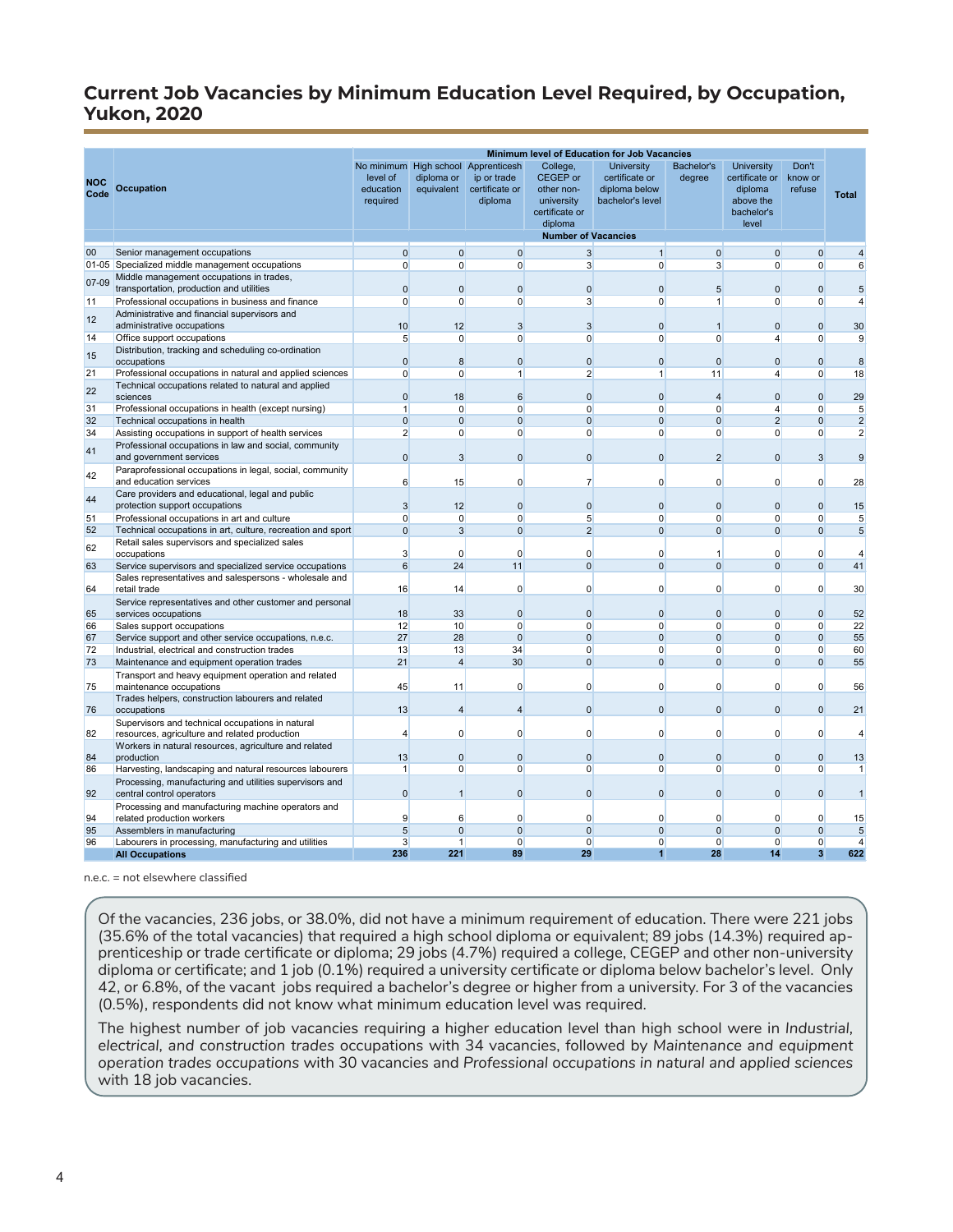### <span id="page-4-0"></span>**Current Job Vacancies by Hourly Wages, by Occupation, Yukon, 2020**

| <b>Minimum</b><br><b>Median</b><br>Average<br><b>Maximum</b><br><b>Occupation</b><br>Code<br>\$ per hour<br>\$49.02<br>\$43.00<br>\$76.92<br>00<br>\$43.00<br>Senior management occupations<br>$01 - 05$<br>Specialized middle management occupations<br>\$24.60<br>\$26.00<br>\$23.00<br>\$26.00<br>Middle management occupations in trades, transportation,<br>07-09<br>\$40.16<br>\$38.46<br>\$38.46<br>\$44.62<br>production and utilities<br>11<br>Professional occupations in business and finance<br>\$25.00<br>\$31.03<br>\$25.00<br>\$58.97<br>Administrative and financial supervisors and administrative<br>12<br>\$23.40<br>\$17.00<br>\$44.87<br>\$25.00<br>occupations<br>14<br>\$19.91<br>\$18.00<br>\$20.00<br>Office support occupations<br>\$22.00<br>15<br>Distribution, tracking and scheduling co-ordination occupations<br>\$23.45<br>\$18.45<br>\$25.00<br>\$25.00<br>21<br>\$38.25<br>\$30.77<br>\$48.07<br>\$35.00<br>Professional occupations in natural and applied sciences<br>22<br>\$18.50<br>\$21.39<br>\$18.50<br>\$35.90<br>Technical occupations related to natural and applied sciences<br>31<br>\$34.73<br>\$41.03<br>\$41.03<br>Professional occupations in health (except nursing)<br>\$18.10<br>32<br>\$41.90<br>\$41.90<br>Technical occupations in health<br>\$41.90<br>\$41.90<br>34<br>Assisting occupations in support of health services<br>\$20.00<br>\$20.00<br>\$20.00<br>\$20.00<br>Professional occupations in law and social, community and<br>\$20.00<br>\$27.50<br>41<br>\$26.04<br>\$31.00<br>government services<br>Paraprofessional occupations in legal, social, community and<br>42<br>\$20.93<br>\$15.00<br>\$33.20<br>\$19.00<br>education services<br>Care providers and educational, legal and public protection<br>\$16.35<br>\$15.00<br>\$20.00<br>\$16.00<br>44<br>support occupations<br>\$25.00<br>\$25.00<br>\$25.00<br>51<br>Professional occupations in art and culture<br>\$25.00<br>52<br>Technical occupations in art, culture, recreation and sport<br>\$23.43<br>\$21.00<br>\$26.00<br>\$25.00<br>62<br>\$20.91<br>\$15.00<br>\$44.87<br>\$15.00<br>Retail sales supervisors and specialized sales occupations<br>63<br>Service supervisors and specialized service occupations<br>\$20.35<br>\$35.00<br>\$19.00<br>\$14.85<br>Sales representatives and salespersons - wholesale and retail<br>64<br>\$18.43<br>\$15.00<br>\$41.03<br>\$17.00<br>trade<br>Service representatives and other customer and personal<br>65<br>\$15.68<br>\$13.71<br>\$20.51<br>\$15.00<br>services occupations<br>66<br>Sales support occupations<br>\$15.81<br>\$15.00<br>\$18.00<br>\$15.00<br>67<br>\$15.76<br>\$13.71<br>\$21.00<br>\$15.78<br>Service support and other service occupations, n.e.c.<br>72<br>\$30.19<br>\$40.00<br>\$33.50<br>Industrial, electrical and construction trades<br>\$22.00<br>73<br>\$30.19<br>\$15.00<br>\$50.00<br>\$30.00<br>Maintenance and equipment operation trades<br>Transport and heavy equipment operation and related<br>75<br>\$26.76<br>\$32.00<br>\$25.18<br>\$18.00<br>maintenance occupations<br>76<br>\$21.50<br>Trades helpers, construction labourers and related occupations<br>\$22.53<br>\$21.50<br>\$25.00<br>Supervisors and technical occupations in natural resources,<br>82<br>\$30.00<br>\$30.00<br>\$30.00<br>\$30.00<br>agriculture and related production<br>84<br>\$18.00<br>\$18.00<br>\$18.00<br>\$18.00<br>Workers in natural resources, agriculture and related production<br>86<br>Harvesting, landscaping and natural resources labourers<br>\$16.00<br>\$16.00<br>\$16.00<br>\$16.00<br>Processing, manufacturing and utilities supervisors and central<br>\$29.74<br>\$29.74<br>92<br>\$29.74<br>\$29.74<br>control operators<br>Processing and manufacturing machine operators and related<br>94<br>\$26.84<br>\$15.00<br>\$35.00<br>\$35.00<br>production workers<br>95<br>Assemblers in manufacturing<br>\$21.57<br>\$19.00<br>\$19.00<br>\$37.00<br>96<br>Labourers in processing, manufacturing and utilities<br>\$20.40<br>\$20.00<br>\$22.00<br>\$20.00<br><b>All Occupations</b><br>\$23.43<br>\$13.71<br>\$76.92<br>\$21.00 |            | <b>Hourly Wage for Job Vacancies</b> |  |  |  |  |
|--------------------------------------------------------------------------------------------------------------------------------------------------------------------------------------------------------------------------------------------------------------------------------------------------------------------------------------------------------------------------------------------------------------------------------------------------------------------------------------------------------------------------------------------------------------------------------------------------------------------------------------------------------------------------------------------------------------------------------------------------------------------------------------------------------------------------------------------------------------------------------------------------------------------------------------------------------------------------------------------------------------------------------------------------------------------------------------------------------------------------------------------------------------------------------------------------------------------------------------------------------------------------------------------------------------------------------------------------------------------------------------------------------------------------------------------------------------------------------------------------------------------------------------------------------------------------------------------------------------------------------------------------------------------------------------------------------------------------------------------------------------------------------------------------------------------------------------------------------------------------------------------------------------------------------------------------------------------------------------------------------------------------------------------------------------------------------------------------------------------------------------------------------------------------------------------------------------------------------------------------------------------------------------------------------------------------------------------------------------------------------------------------------------------------------------------------------------------------------------------------------------------------------------------------------------------------------------------------------------------------------------------------------------------------------------------------------------------------------------------------------------------------------------------------------------------------------------------------------------------------------------------------------------------------------------------------------------------------------------------------------------------------------------------------------------------------------------------------------------------------------------------------------------------------------------------------------------------------------------------------------------------------------------------------------------------------------------------------------------------------------------------------------------------------------------------------------------------------------------------------------------------------------------------------------------------------------------------------------------------------------------------------------------------------------------------------------------------------------------------------------------------------------------------------------------------------------------------------------------------------------------------------------------------------------------------------------------------------------------------------------------------------------------------------------------------------------------------------------------------------------------------------------------------------|------------|--------------------------------------|--|--|--|--|
|                                                                                                                                                                                                                                                                                                                                                                                                                                                                                                                                                                                                                                                                                                                                                                                                                                                                                                                                                                                                                                                                                                                                                                                                                                                                                                                                                                                                                                                                                                                                                                                                                                                                                                                                                                                                                                                                                                                                                                                                                                                                                                                                                                                                                                                                                                                                                                                                                                                                                                                                                                                                                                                                                                                                                                                                                                                                                                                                                                                                                                                                                                                                                                                                                                                                                                                                                                                                                                                                                                                                                                                                                                                                                                                                                                                                                                                                                                                                                                                                                                                                                                                                                                          | <b>NOC</b> |                                      |  |  |  |  |
|                                                                                                                                                                                                                                                                                                                                                                                                                                                                                                                                                                                                                                                                                                                                                                                                                                                                                                                                                                                                                                                                                                                                                                                                                                                                                                                                                                                                                                                                                                                                                                                                                                                                                                                                                                                                                                                                                                                                                                                                                                                                                                                                                                                                                                                                                                                                                                                                                                                                                                                                                                                                                                                                                                                                                                                                                                                                                                                                                                                                                                                                                                                                                                                                                                                                                                                                                                                                                                                                                                                                                                                                                                                                                                                                                                                                                                                                                                                                                                                                                                                                                                                                                                          |            |                                      |  |  |  |  |
|                                                                                                                                                                                                                                                                                                                                                                                                                                                                                                                                                                                                                                                                                                                                                                                                                                                                                                                                                                                                                                                                                                                                                                                                                                                                                                                                                                                                                                                                                                                                                                                                                                                                                                                                                                                                                                                                                                                                                                                                                                                                                                                                                                                                                                                                                                                                                                                                                                                                                                                                                                                                                                                                                                                                                                                                                                                                                                                                                                                                                                                                                                                                                                                                                                                                                                                                                                                                                                                                                                                                                                                                                                                                                                                                                                                                                                                                                                                                                                                                                                                                                                                                                                          |            |                                      |  |  |  |  |
|                                                                                                                                                                                                                                                                                                                                                                                                                                                                                                                                                                                                                                                                                                                                                                                                                                                                                                                                                                                                                                                                                                                                                                                                                                                                                                                                                                                                                                                                                                                                                                                                                                                                                                                                                                                                                                                                                                                                                                                                                                                                                                                                                                                                                                                                                                                                                                                                                                                                                                                                                                                                                                                                                                                                                                                                                                                                                                                                                                                                                                                                                                                                                                                                                                                                                                                                                                                                                                                                                                                                                                                                                                                                                                                                                                                                                                                                                                                                                                                                                                                                                                                                                                          |            |                                      |  |  |  |  |
|                                                                                                                                                                                                                                                                                                                                                                                                                                                                                                                                                                                                                                                                                                                                                                                                                                                                                                                                                                                                                                                                                                                                                                                                                                                                                                                                                                                                                                                                                                                                                                                                                                                                                                                                                                                                                                                                                                                                                                                                                                                                                                                                                                                                                                                                                                                                                                                                                                                                                                                                                                                                                                                                                                                                                                                                                                                                                                                                                                                                                                                                                                                                                                                                                                                                                                                                                                                                                                                                                                                                                                                                                                                                                                                                                                                                                                                                                                                                                                                                                                                                                                                                                                          |            |                                      |  |  |  |  |
|                                                                                                                                                                                                                                                                                                                                                                                                                                                                                                                                                                                                                                                                                                                                                                                                                                                                                                                                                                                                                                                                                                                                                                                                                                                                                                                                                                                                                                                                                                                                                                                                                                                                                                                                                                                                                                                                                                                                                                                                                                                                                                                                                                                                                                                                                                                                                                                                                                                                                                                                                                                                                                                                                                                                                                                                                                                                                                                                                                                                                                                                                                                                                                                                                                                                                                                                                                                                                                                                                                                                                                                                                                                                                                                                                                                                                                                                                                                                                                                                                                                                                                                                                                          |            |                                      |  |  |  |  |
|                                                                                                                                                                                                                                                                                                                                                                                                                                                                                                                                                                                                                                                                                                                                                                                                                                                                                                                                                                                                                                                                                                                                                                                                                                                                                                                                                                                                                                                                                                                                                                                                                                                                                                                                                                                                                                                                                                                                                                                                                                                                                                                                                                                                                                                                                                                                                                                                                                                                                                                                                                                                                                                                                                                                                                                                                                                                                                                                                                                                                                                                                                                                                                                                                                                                                                                                                                                                                                                                                                                                                                                                                                                                                                                                                                                                                                                                                                                                                                                                                                                                                                                                                                          |            |                                      |  |  |  |  |
|                                                                                                                                                                                                                                                                                                                                                                                                                                                                                                                                                                                                                                                                                                                                                                                                                                                                                                                                                                                                                                                                                                                                                                                                                                                                                                                                                                                                                                                                                                                                                                                                                                                                                                                                                                                                                                                                                                                                                                                                                                                                                                                                                                                                                                                                                                                                                                                                                                                                                                                                                                                                                                                                                                                                                                                                                                                                                                                                                                                                                                                                                                                                                                                                                                                                                                                                                                                                                                                                                                                                                                                                                                                                                                                                                                                                                                                                                                                                                                                                                                                                                                                                                                          |            |                                      |  |  |  |  |
|                                                                                                                                                                                                                                                                                                                                                                                                                                                                                                                                                                                                                                                                                                                                                                                                                                                                                                                                                                                                                                                                                                                                                                                                                                                                                                                                                                                                                                                                                                                                                                                                                                                                                                                                                                                                                                                                                                                                                                                                                                                                                                                                                                                                                                                                                                                                                                                                                                                                                                                                                                                                                                                                                                                                                                                                                                                                                                                                                                                                                                                                                                                                                                                                                                                                                                                                                                                                                                                                                                                                                                                                                                                                                                                                                                                                                                                                                                                                                                                                                                                                                                                                                                          |            |                                      |  |  |  |  |
|                                                                                                                                                                                                                                                                                                                                                                                                                                                                                                                                                                                                                                                                                                                                                                                                                                                                                                                                                                                                                                                                                                                                                                                                                                                                                                                                                                                                                                                                                                                                                                                                                                                                                                                                                                                                                                                                                                                                                                                                                                                                                                                                                                                                                                                                                                                                                                                                                                                                                                                                                                                                                                                                                                                                                                                                                                                                                                                                                                                                                                                                                                                                                                                                                                                                                                                                                                                                                                                                                                                                                                                                                                                                                                                                                                                                                                                                                                                                                                                                                                                                                                                                                                          |            |                                      |  |  |  |  |
|                                                                                                                                                                                                                                                                                                                                                                                                                                                                                                                                                                                                                                                                                                                                                                                                                                                                                                                                                                                                                                                                                                                                                                                                                                                                                                                                                                                                                                                                                                                                                                                                                                                                                                                                                                                                                                                                                                                                                                                                                                                                                                                                                                                                                                                                                                                                                                                                                                                                                                                                                                                                                                                                                                                                                                                                                                                                                                                                                                                                                                                                                                                                                                                                                                                                                                                                                                                                                                                                                                                                                                                                                                                                                                                                                                                                                                                                                                                                                                                                                                                                                                                                                                          |            |                                      |  |  |  |  |
|                                                                                                                                                                                                                                                                                                                                                                                                                                                                                                                                                                                                                                                                                                                                                                                                                                                                                                                                                                                                                                                                                                                                                                                                                                                                                                                                                                                                                                                                                                                                                                                                                                                                                                                                                                                                                                                                                                                                                                                                                                                                                                                                                                                                                                                                                                                                                                                                                                                                                                                                                                                                                                                                                                                                                                                                                                                                                                                                                                                                                                                                                                                                                                                                                                                                                                                                                                                                                                                                                                                                                                                                                                                                                                                                                                                                                                                                                                                                                                                                                                                                                                                                                                          |            |                                      |  |  |  |  |
|                                                                                                                                                                                                                                                                                                                                                                                                                                                                                                                                                                                                                                                                                                                                                                                                                                                                                                                                                                                                                                                                                                                                                                                                                                                                                                                                                                                                                                                                                                                                                                                                                                                                                                                                                                                                                                                                                                                                                                                                                                                                                                                                                                                                                                                                                                                                                                                                                                                                                                                                                                                                                                                                                                                                                                                                                                                                                                                                                                                                                                                                                                                                                                                                                                                                                                                                                                                                                                                                                                                                                                                                                                                                                                                                                                                                                                                                                                                                                                                                                                                                                                                                                                          |            |                                      |  |  |  |  |
|                                                                                                                                                                                                                                                                                                                                                                                                                                                                                                                                                                                                                                                                                                                                                                                                                                                                                                                                                                                                                                                                                                                                                                                                                                                                                                                                                                                                                                                                                                                                                                                                                                                                                                                                                                                                                                                                                                                                                                                                                                                                                                                                                                                                                                                                                                                                                                                                                                                                                                                                                                                                                                                                                                                                                                                                                                                                                                                                                                                                                                                                                                                                                                                                                                                                                                                                                                                                                                                                                                                                                                                                                                                                                                                                                                                                                                                                                                                                                                                                                                                                                                                                                                          |            |                                      |  |  |  |  |
|                                                                                                                                                                                                                                                                                                                                                                                                                                                                                                                                                                                                                                                                                                                                                                                                                                                                                                                                                                                                                                                                                                                                                                                                                                                                                                                                                                                                                                                                                                                                                                                                                                                                                                                                                                                                                                                                                                                                                                                                                                                                                                                                                                                                                                                                                                                                                                                                                                                                                                                                                                                                                                                                                                                                                                                                                                                                                                                                                                                                                                                                                                                                                                                                                                                                                                                                                                                                                                                                                                                                                                                                                                                                                                                                                                                                                                                                                                                                                                                                                                                                                                                                                                          |            |                                      |  |  |  |  |
|                                                                                                                                                                                                                                                                                                                                                                                                                                                                                                                                                                                                                                                                                                                                                                                                                                                                                                                                                                                                                                                                                                                                                                                                                                                                                                                                                                                                                                                                                                                                                                                                                                                                                                                                                                                                                                                                                                                                                                                                                                                                                                                                                                                                                                                                                                                                                                                                                                                                                                                                                                                                                                                                                                                                                                                                                                                                                                                                                                                                                                                                                                                                                                                                                                                                                                                                                                                                                                                                                                                                                                                                                                                                                                                                                                                                                                                                                                                                                                                                                                                                                                                                                                          |            |                                      |  |  |  |  |
|                                                                                                                                                                                                                                                                                                                                                                                                                                                                                                                                                                                                                                                                                                                                                                                                                                                                                                                                                                                                                                                                                                                                                                                                                                                                                                                                                                                                                                                                                                                                                                                                                                                                                                                                                                                                                                                                                                                                                                                                                                                                                                                                                                                                                                                                                                                                                                                                                                                                                                                                                                                                                                                                                                                                                                                                                                                                                                                                                                                                                                                                                                                                                                                                                                                                                                                                                                                                                                                                                                                                                                                                                                                                                                                                                                                                                                                                                                                                                                                                                                                                                                                                                                          |            |                                      |  |  |  |  |
|                                                                                                                                                                                                                                                                                                                                                                                                                                                                                                                                                                                                                                                                                                                                                                                                                                                                                                                                                                                                                                                                                                                                                                                                                                                                                                                                                                                                                                                                                                                                                                                                                                                                                                                                                                                                                                                                                                                                                                                                                                                                                                                                                                                                                                                                                                                                                                                                                                                                                                                                                                                                                                                                                                                                                                                                                                                                                                                                                                                                                                                                                                                                                                                                                                                                                                                                                                                                                                                                                                                                                                                                                                                                                                                                                                                                                                                                                                                                                                                                                                                                                                                                                                          |            |                                      |  |  |  |  |
|                                                                                                                                                                                                                                                                                                                                                                                                                                                                                                                                                                                                                                                                                                                                                                                                                                                                                                                                                                                                                                                                                                                                                                                                                                                                                                                                                                                                                                                                                                                                                                                                                                                                                                                                                                                                                                                                                                                                                                                                                                                                                                                                                                                                                                                                                                                                                                                                                                                                                                                                                                                                                                                                                                                                                                                                                                                                                                                                                                                                                                                                                                                                                                                                                                                                                                                                                                                                                                                                                                                                                                                                                                                                                                                                                                                                                                                                                                                                                                                                                                                                                                                                                                          |            |                                      |  |  |  |  |
|                                                                                                                                                                                                                                                                                                                                                                                                                                                                                                                                                                                                                                                                                                                                                                                                                                                                                                                                                                                                                                                                                                                                                                                                                                                                                                                                                                                                                                                                                                                                                                                                                                                                                                                                                                                                                                                                                                                                                                                                                                                                                                                                                                                                                                                                                                                                                                                                                                                                                                                                                                                                                                                                                                                                                                                                                                                                                                                                                                                                                                                                                                                                                                                                                                                                                                                                                                                                                                                                                                                                                                                                                                                                                                                                                                                                                                                                                                                                                                                                                                                                                                                                                                          |            |                                      |  |  |  |  |
|                                                                                                                                                                                                                                                                                                                                                                                                                                                                                                                                                                                                                                                                                                                                                                                                                                                                                                                                                                                                                                                                                                                                                                                                                                                                                                                                                                                                                                                                                                                                                                                                                                                                                                                                                                                                                                                                                                                                                                                                                                                                                                                                                                                                                                                                                                                                                                                                                                                                                                                                                                                                                                                                                                                                                                                                                                                                                                                                                                                                                                                                                                                                                                                                                                                                                                                                                                                                                                                                                                                                                                                                                                                                                                                                                                                                                                                                                                                                                                                                                                                                                                                                                                          |            |                                      |  |  |  |  |
|                                                                                                                                                                                                                                                                                                                                                                                                                                                                                                                                                                                                                                                                                                                                                                                                                                                                                                                                                                                                                                                                                                                                                                                                                                                                                                                                                                                                                                                                                                                                                                                                                                                                                                                                                                                                                                                                                                                                                                                                                                                                                                                                                                                                                                                                                                                                                                                                                                                                                                                                                                                                                                                                                                                                                                                                                                                                                                                                                                                                                                                                                                                                                                                                                                                                                                                                                                                                                                                                                                                                                                                                                                                                                                                                                                                                                                                                                                                                                                                                                                                                                                                                                                          |            |                                      |  |  |  |  |
|                                                                                                                                                                                                                                                                                                                                                                                                                                                                                                                                                                                                                                                                                                                                                                                                                                                                                                                                                                                                                                                                                                                                                                                                                                                                                                                                                                                                                                                                                                                                                                                                                                                                                                                                                                                                                                                                                                                                                                                                                                                                                                                                                                                                                                                                                                                                                                                                                                                                                                                                                                                                                                                                                                                                                                                                                                                                                                                                                                                                                                                                                                                                                                                                                                                                                                                                                                                                                                                                                                                                                                                                                                                                                                                                                                                                                                                                                                                                                                                                                                                                                                                                                                          |            |                                      |  |  |  |  |
|                                                                                                                                                                                                                                                                                                                                                                                                                                                                                                                                                                                                                                                                                                                                                                                                                                                                                                                                                                                                                                                                                                                                                                                                                                                                                                                                                                                                                                                                                                                                                                                                                                                                                                                                                                                                                                                                                                                                                                                                                                                                                                                                                                                                                                                                                                                                                                                                                                                                                                                                                                                                                                                                                                                                                                                                                                                                                                                                                                                                                                                                                                                                                                                                                                                                                                                                                                                                                                                                                                                                                                                                                                                                                                                                                                                                                                                                                                                                                                                                                                                                                                                                                                          |            |                                      |  |  |  |  |
|                                                                                                                                                                                                                                                                                                                                                                                                                                                                                                                                                                                                                                                                                                                                                                                                                                                                                                                                                                                                                                                                                                                                                                                                                                                                                                                                                                                                                                                                                                                                                                                                                                                                                                                                                                                                                                                                                                                                                                                                                                                                                                                                                                                                                                                                                                                                                                                                                                                                                                                                                                                                                                                                                                                                                                                                                                                                                                                                                                                                                                                                                                                                                                                                                                                                                                                                                                                                                                                                                                                                                                                                                                                                                                                                                                                                                                                                                                                                                                                                                                                                                                                                                                          |            |                                      |  |  |  |  |
|                                                                                                                                                                                                                                                                                                                                                                                                                                                                                                                                                                                                                                                                                                                                                                                                                                                                                                                                                                                                                                                                                                                                                                                                                                                                                                                                                                                                                                                                                                                                                                                                                                                                                                                                                                                                                                                                                                                                                                                                                                                                                                                                                                                                                                                                                                                                                                                                                                                                                                                                                                                                                                                                                                                                                                                                                                                                                                                                                                                                                                                                                                                                                                                                                                                                                                                                                                                                                                                                                                                                                                                                                                                                                                                                                                                                                                                                                                                                                                                                                                                                                                                                                                          |            |                                      |  |  |  |  |
|                                                                                                                                                                                                                                                                                                                                                                                                                                                                                                                                                                                                                                                                                                                                                                                                                                                                                                                                                                                                                                                                                                                                                                                                                                                                                                                                                                                                                                                                                                                                                                                                                                                                                                                                                                                                                                                                                                                                                                                                                                                                                                                                                                                                                                                                                                                                                                                                                                                                                                                                                                                                                                                                                                                                                                                                                                                                                                                                                                                                                                                                                                                                                                                                                                                                                                                                                                                                                                                                                                                                                                                                                                                                                                                                                                                                                                                                                                                                                                                                                                                                                                                                                                          |            |                                      |  |  |  |  |
|                                                                                                                                                                                                                                                                                                                                                                                                                                                                                                                                                                                                                                                                                                                                                                                                                                                                                                                                                                                                                                                                                                                                                                                                                                                                                                                                                                                                                                                                                                                                                                                                                                                                                                                                                                                                                                                                                                                                                                                                                                                                                                                                                                                                                                                                                                                                                                                                                                                                                                                                                                                                                                                                                                                                                                                                                                                                                                                                                                                                                                                                                                                                                                                                                                                                                                                                                                                                                                                                                                                                                                                                                                                                                                                                                                                                                                                                                                                                                                                                                                                                                                                                                                          |            |                                      |  |  |  |  |
|                                                                                                                                                                                                                                                                                                                                                                                                                                                                                                                                                                                                                                                                                                                                                                                                                                                                                                                                                                                                                                                                                                                                                                                                                                                                                                                                                                                                                                                                                                                                                                                                                                                                                                                                                                                                                                                                                                                                                                                                                                                                                                                                                                                                                                                                                                                                                                                                                                                                                                                                                                                                                                                                                                                                                                                                                                                                                                                                                                                                                                                                                                                                                                                                                                                                                                                                                                                                                                                                                                                                                                                                                                                                                                                                                                                                                                                                                                                                                                                                                                                                                                                                                                          |            |                                      |  |  |  |  |
|                                                                                                                                                                                                                                                                                                                                                                                                                                                                                                                                                                                                                                                                                                                                                                                                                                                                                                                                                                                                                                                                                                                                                                                                                                                                                                                                                                                                                                                                                                                                                                                                                                                                                                                                                                                                                                                                                                                                                                                                                                                                                                                                                                                                                                                                                                                                                                                                                                                                                                                                                                                                                                                                                                                                                                                                                                                                                                                                                                                                                                                                                                                                                                                                                                                                                                                                                                                                                                                                                                                                                                                                                                                                                                                                                                                                                                                                                                                                                                                                                                                                                                                                                                          |            |                                      |  |  |  |  |
|                                                                                                                                                                                                                                                                                                                                                                                                                                                                                                                                                                                                                                                                                                                                                                                                                                                                                                                                                                                                                                                                                                                                                                                                                                                                                                                                                                                                                                                                                                                                                                                                                                                                                                                                                                                                                                                                                                                                                                                                                                                                                                                                                                                                                                                                                                                                                                                                                                                                                                                                                                                                                                                                                                                                                                                                                                                                                                                                                                                                                                                                                                                                                                                                                                                                                                                                                                                                                                                                                                                                                                                                                                                                                                                                                                                                                                                                                                                                                                                                                                                                                                                                                                          |            |                                      |  |  |  |  |
|                                                                                                                                                                                                                                                                                                                                                                                                                                                                                                                                                                                                                                                                                                                                                                                                                                                                                                                                                                                                                                                                                                                                                                                                                                                                                                                                                                                                                                                                                                                                                                                                                                                                                                                                                                                                                                                                                                                                                                                                                                                                                                                                                                                                                                                                                                                                                                                                                                                                                                                                                                                                                                                                                                                                                                                                                                                                                                                                                                                                                                                                                                                                                                                                                                                                                                                                                                                                                                                                                                                                                                                                                                                                                                                                                                                                                                                                                                                                                                                                                                                                                                                                                                          |            |                                      |  |  |  |  |
|                                                                                                                                                                                                                                                                                                                                                                                                                                                                                                                                                                                                                                                                                                                                                                                                                                                                                                                                                                                                                                                                                                                                                                                                                                                                                                                                                                                                                                                                                                                                                                                                                                                                                                                                                                                                                                                                                                                                                                                                                                                                                                                                                                                                                                                                                                                                                                                                                                                                                                                                                                                                                                                                                                                                                                                                                                                                                                                                                                                                                                                                                                                                                                                                                                                                                                                                                                                                                                                                                                                                                                                                                                                                                                                                                                                                                                                                                                                                                                                                                                                                                                                                                                          |            |                                      |  |  |  |  |
|                                                                                                                                                                                                                                                                                                                                                                                                                                                                                                                                                                                                                                                                                                                                                                                                                                                                                                                                                                                                                                                                                                                                                                                                                                                                                                                                                                                                                                                                                                                                                                                                                                                                                                                                                                                                                                                                                                                                                                                                                                                                                                                                                                                                                                                                                                                                                                                                                                                                                                                                                                                                                                                                                                                                                                                                                                                                                                                                                                                                                                                                                                                                                                                                                                                                                                                                                                                                                                                                                                                                                                                                                                                                                                                                                                                                                                                                                                                                                                                                                                                                                                                                                                          |            |                                      |  |  |  |  |
|                                                                                                                                                                                                                                                                                                                                                                                                                                                                                                                                                                                                                                                                                                                                                                                                                                                                                                                                                                                                                                                                                                                                                                                                                                                                                                                                                                                                                                                                                                                                                                                                                                                                                                                                                                                                                                                                                                                                                                                                                                                                                                                                                                                                                                                                                                                                                                                                                                                                                                                                                                                                                                                                                                                                                                                                                                                                                                                                                                                                                                                                                                                                                                                                                                                                                                                                                                                                                                                                                                                                                                                                                                                                                                                                                                                                                                                                                                                                                                                                                                                                                                                                                                          |            |                                      |  |  |  |  |
|                                                                                                                                                                                                                                                                                                                                                                                                                                                                                                                                                                                                                                                                                                                                                                                                                                                                                                                                                                                                                                                                                                                                                                                                                                                                                                                                                                                                                                                                                                                                                                                                                                                                                                                                                                                                                                                                                                                                                                                                                                                                                                                                                                                                                                                                                                                                                                                                                                                                                                                                                                                                                                                                                                                                                                                                                                                                                                                                                                                                                                                                                                                                                                                                                                                                                                                                                                                                                                                                                                                                                                                                                                                                                                                                                                                                                                                                                                                                                                                                                                                                                                                                                                          |            |                                      |  |  |  |  |
|                                                                                                                                                                                                                                                                                                                                                                                                                                                                                                                                                                                                                                                                                                                                                                                                                                                                                                                                                                                                                                                                                                                                                                                                                                                                                                                                                                                                                                                                                                                                                                                                                                                                                                                                                                                                                                                                                                                                                                                                                                                                                                                                                                                                                                                                                                                                                                                                                                                                                                                                                                                                                                                                                                                                                                                                                                                                                                                                                                                                                                                                                                                                                                                                                                                                                                                                                                                                                                                                                                                                                                                                                                                                                                                                                                                                                                                                                                                                                                                                                                                                                                                                                                          |            |                                      |  |  |  |  |

n.e.c. = not elsewhere classified

The job vacancies with the highest average hourly wage were in *Senior management occupations* at \$49.02, followed by *Technical occupations in health* and *Middle management occupations in trades, transportation, production and utilities* at \$41.90 and \$40.16, respectively.

The lowest average hourly wage was \$15.68 in *Service representatives and other customer and services occupations*; followed by \$15.76 in *Service support and other service occupations, n.e.c.*.

The job vacancy with the highest average hourly wage (\$76.92) was in *Senior management occupations*, followed by *Professional occupations in business and finance* (\$58.97)*.*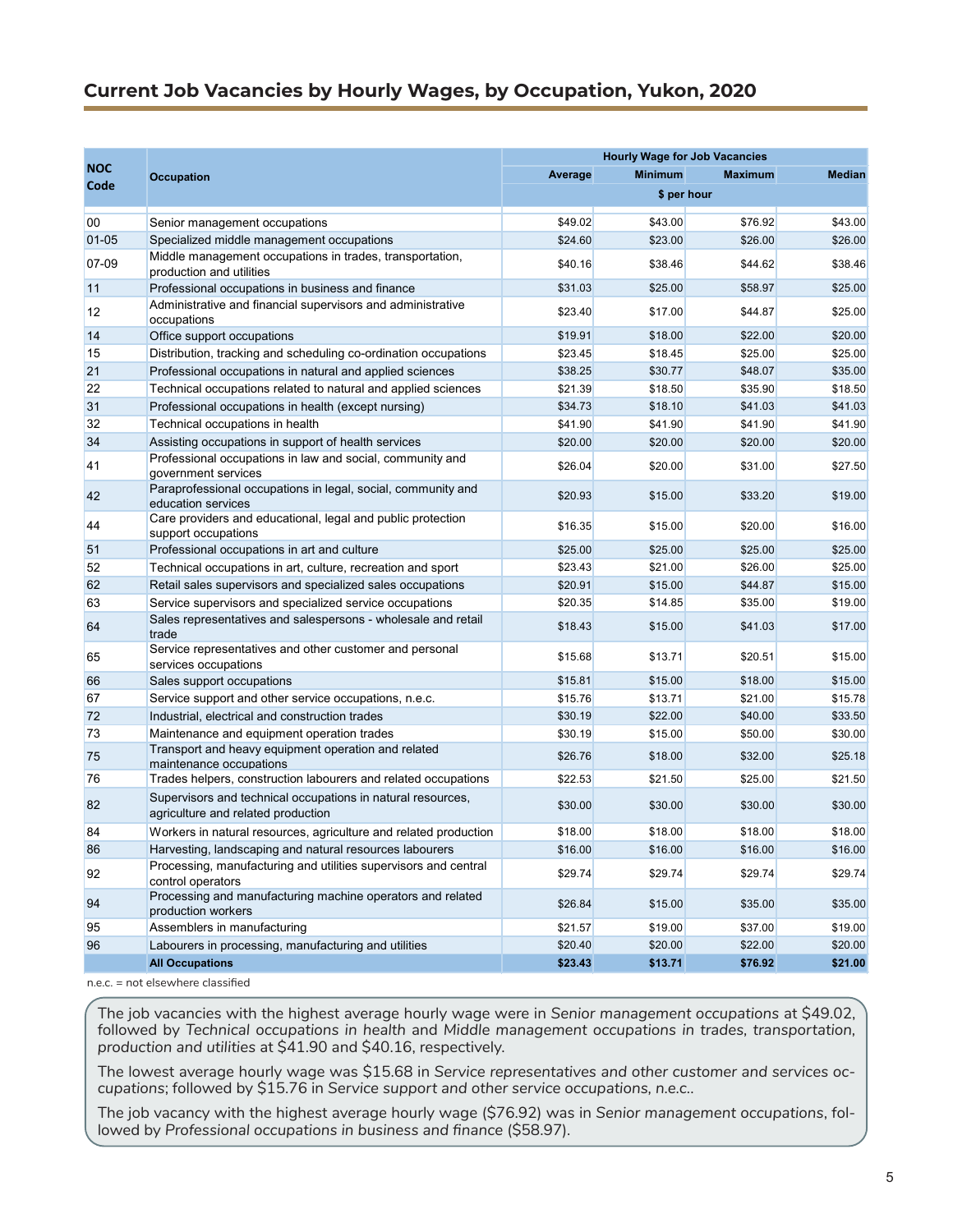### <span id="page-5-0"></span>**Current Job Vacancies by Minimum Education Level Required and Average Hourly Wages for Occupation, Yukon, 2020**

|                    |                                                                                                   | <b>Minimum Education Level for Job Vacancies</b> |                                                |                                                         |                                                                                      |                                                                             |                      |                                                                                 |                         |
|--------------------|---------------------------------------------------------------------------------------------------|--------------------------------------------------|------------------------------------------------|---------------------------------------------------------|--------------------------------------------------------------------------------------|-----------------------------------------------------------------------------|----------------------|---------------------------------------------------------------------------------|-------------------------|
| <b>NOC</b><br>Code | <b>Occupation</b>                                                                                 | No minimum<br>level of<br>education<br>required  | <b>High school</b><br>diploma or<br>equivalent | Apprenticeship<br>or trade<br>certificate or<br>diploma | College,<br><b>CEGEP</b> or<br>other non-<br>university<br>certificate or<br>diploma | <b>University</b><br>certificate or<br>diploma below<br>bachelor's<br>level | Bachelor's<br>degree | <b>University</b><br>certificate or<br>diploma above<br>the bachelor's<br>level | Don't know or<br>Refuse |
|                    |                                                                                                   |                                                  |                                                |                                                         | \$ per Hour                                                                          |                                                                             |                      |                                                                                 |                         |
| 00                 | Senior management occupations                                                                     |                                                  |                                                |                                                         | \$43.00                                                                              | \$76.92                                                                     |                      |                                                                                 |                         |
| $01 - 05$          | Specialized middle management occupations                                                         |                                                  |                                                |                                                         | \$23.00                                                                              |                                                                             | \$26.00              |                                                                                 |                         |
| 07-09              | Middle management occupations in trades, transportation,<br>production and utilities              |                                                  |                                                |                                                         |                                                                                      | $\ddotsc$                                                                   | \$40.16              |                                                                                 |                         |
| 11                 | Professional occupations in business and finance                                                  |                                                  |                                                |                                                         | \$25.00                                                                              |                                                                             | \$58.97              |                                                                                 |                         |
| 12                 | Administrative and financial supervisors and administrative<br>occupations                        | \$21.33                                          | \$23.21                                        | \$26.00                                                 | \$21.00                                                                              | $\ddot{\phantom{0}}$                                                        | \$39.70              |                                                                                 |                         |
| 14                 | Office support occupations                                                                        | \$19.84                                          |                                                |                                                         |                                                                                      | $\ddotsc$                                                                   |                      | \$20.00                                                                         | ш.                      |
| 15                 | Distribution, tracking and scheduling co-ordination occupations                                   |                                                  | \$23.45                                        |                                                         |                                                                                      |                                                                             |                      |                                                                                 |                         |
| 21                 | Professional occupations in natural and applied sciences                                          | $\ddot{\phantom{a}}$                             |                                                | \$44.00                                                 | \$32.60                                                                              | \$48.00                                                                     | \$35.00              | \$48.07                                                                         | $\ddotsc$               |
| 22                 | Technical occupations related to natural and applied sciences                                     |                                                  | \$18.50                                        | \$21.38                                                 | $\ddot{\phantom{a}}$                                                                 |                                                                             | \$35.90              |                                                                                 | ш.                      |
| 31                 | Professional occupations in health (except nursing)                                               | \$18.10                                          |                                                |                                                         |                                                                                      |                                                                             |                      | \$41.03                                                                         |                         |
| 32                 | Technical occupations in health                                                                   |                                                  |                                                |                                                         |                                                                                      |                                                                             |                      | \$41.90                                                                         |                         |
| 34                 | Assisting occupations in support of health services                                               | \$20.00                                          |                                                |                                                         | $\ddot{\phantom{a}}$                                                                 | $\ddotsc$                                                                   |                      |                                                                                 |                         |
| 41                 | Professional occupations in law and social, community and<br>government services                  |                                                  | \$31.00                                        |                                                         |                                                                                      | $\ddot{\phantom{0}}$                                                        | \$27.50              |                                                                                 | \$20.00                 |
| 42                 | Paraprofessional occupations in legal, social, community and<br>education services                | \$27.18                                          | \$21.16                                        |                                                         | \$15.67                                                                              |                                                                             |                      |                                                                                 |                         |
| 44                 | Care providers and educational, legal and public protection<br>support occupations                | \$16.32                                          | \$16.36                                        |                                                         | $\ddot{\phantom{0}}$                                                                 | $\ddotsc$                                                                   | $\cdot$              | $\ddotsc$                                                                       | $\ddot{\phantom{a}}$    |
| 51                 | Professional occupations in art and culture                                                       |                                                  |                                                |                                                         | \$25.00                                                                              |                                                                             |                      |                                                                                 |                         |
| 52                 | Technical occupations in art, culture, recreation and sport                                       |                                                  | \$22.26                                        |                                                         | \$25.00                                                                              |                                                                             |                      |                                                                                 |                         |
| 62                 | Retail sales supervisors and specialized sales occupations                                        | \$15.00                                          |                                                |                                                         |                                                                                      |                                                                             | \$44.87              |                                                                                 |                         |
| 63                 | Service supervisors and specialized service occupations                                           | \$19.20                                          | \$20.21                                        | \$21.21                                                 |                                                                                      |                                                                             |                      |                                                                                 |                         |
| 64                 | Sales representatives and salespersons - wholesale and retail<br>trade                            | \$18.71                                          | \$18.11                                        |                                                         |                                                                                      |                                                                             |                      |                                                                                 |                         |
| 65                 | Service representatives and other customer and personal<br>services occupations                   | \$14.26                                          | \$16.46                                        |                                                         | .,                                                                                   |                                                                             | $\cdot$              |                                                                                 | $\ddotsc$               |
| 66                 | Sales support occupations                                                                         | \$15.60                                          | \$16.04                                        |                                                         |                                                                                      |                                                                             |                      |                                                                                 |                         |
| 67                 | Service support and other service occupations, n.e.c.                                             | \$15.83                                          | \$15.69                                        |                                                         |                                                                                      |                                                                             |                      |                                                                                 |                         |
| 72                 | Industrial, electrical and construction trades                                                    | \$25.02                                          | \$23.73                                        | \$34.53                                                 | $\ddot{\phantom{a}}$                                                                 | $\ddotsc$                                                                   | $\ddotsc$            |                                                                                 |                         |
| 73                 | Maintenance and equipment operation trades                                                        | \$22.58                                          | \$18.00                                        | \$37.29                                                 |                                                                                      |                                                                             |                      |                                                                                 |                         |
| 75                 | Transport and heavy equipment operation and related<br>maintenance occupations                    | \$27.48                                          | \$23.83                                        |                                                         |                                                                                      |                                                                             | $\ddotsc$            |                                                                                 |                         |
| 76                 | Trades helpers, construction labourers and related occupations                                    | \$21.50                                          | \$25.00                                        | \$23.25                                                 |                                                                                      |                                                                             |                      |                                                                                 |                         |
| 82                 | Supervisors and technical occupations in natural resources,<br>agriculture and related production | \$30.00                                          | $\ddotsc$                                      | $\ddotsc$                                               | $\ddotsc$                                                                            | $\ddotsc$                                                                   |                      | $\ddotsc$                                                                       | $\ddotsc$               |
| 84                 | Workers in natural resources, agriculture and related production                                  | \$18.00                                          |                                                |                                                         | ÷.                                                                                   |                                                                             | $\ddot{\phantom{a}}$ |                                                                                 |                         |
| 86                 | Harvesting, landscaping and natural resources labourers                                           | \$16.00                                          |                                                |                                                         | $\ddot{\phantom{a}}$                                                                 |                                                                             | $\ddot{\phantom{a}}$ |                                                                                 | ш.                      |
| 92                 | Processing, manufacturing and utilities supervisors and central<br>control operators              |                                                  | \$29.74                                        |                                                         | $\ddotsc$                                                                            |                                                                             | $\cdot$              |                                                                                 | $\cdots$                |
| 94                 | Processing and manufacturing machine operators and related<br>production workers                  | \$35.00                                          | \$15.00                                        | $\ddotsc$                                               | $\ddotsc$                                                                            | $\ddotsc$                                                                   | $\ddotsc$            |                                                                                 | $\ddotsc$               |
| 95                 | Assemblers in manufacturing                                                                       | \$21.57                                          |                                                |                                                         |                                                                                      |                                                                             |                      |                                                                                 |                         |
| 96                 | Labourers in processing, manufacturing and utilities                                              | \$20.00                                          | \$22.00                                        |                                                         |                                                                                      |                                                                             |                      |                                                                                 |                         |
|                    | <b>All Occupations</b>                                                                            | \$21.50                                          | \$19.27                                        | \$32.10                                                 | \$24.53                                                                              | \$62.46                                                                     | \$35.44              | \$37.36                                                                         | \$20.00                 |

n.e.c. = not elsewhere classified

.. = data not available or not applicable. In some cases respondents were able to state what education level was required for a job vacancy but not the wage.

There was a high degree of variance in average hourly wages for jobs requiring a bachelor's degree, ranging from a low of \$26.00 in *Specialized middle management occupations* to a high of \$58.97 in *Professional occupations in business and finance* — a difference of \$32.97 per hour.

For those jobs which required at least a college, CEGEP or other non-university certificate or diploma, the average hourly wage ranged from \$15.67 in *Paraprofessional occupations in legal, social, community and education services*, to \$43.00 in *Senior management occupations*.

For positions that required no minimum level of education, the lowest average hourly wage offered was \$14.26 in *Service representatives and other customer and personal services occupations* followed by \$15.00 in *Retail sales supervisors and specialized sales occupations.* The highest average hourly wage offered was \$35.00 in *Processing and manufacturing machine operators and related production workers,* followed by \$30.00 in *Supervisors and technical occupations in natural resources, agriculture and related production*.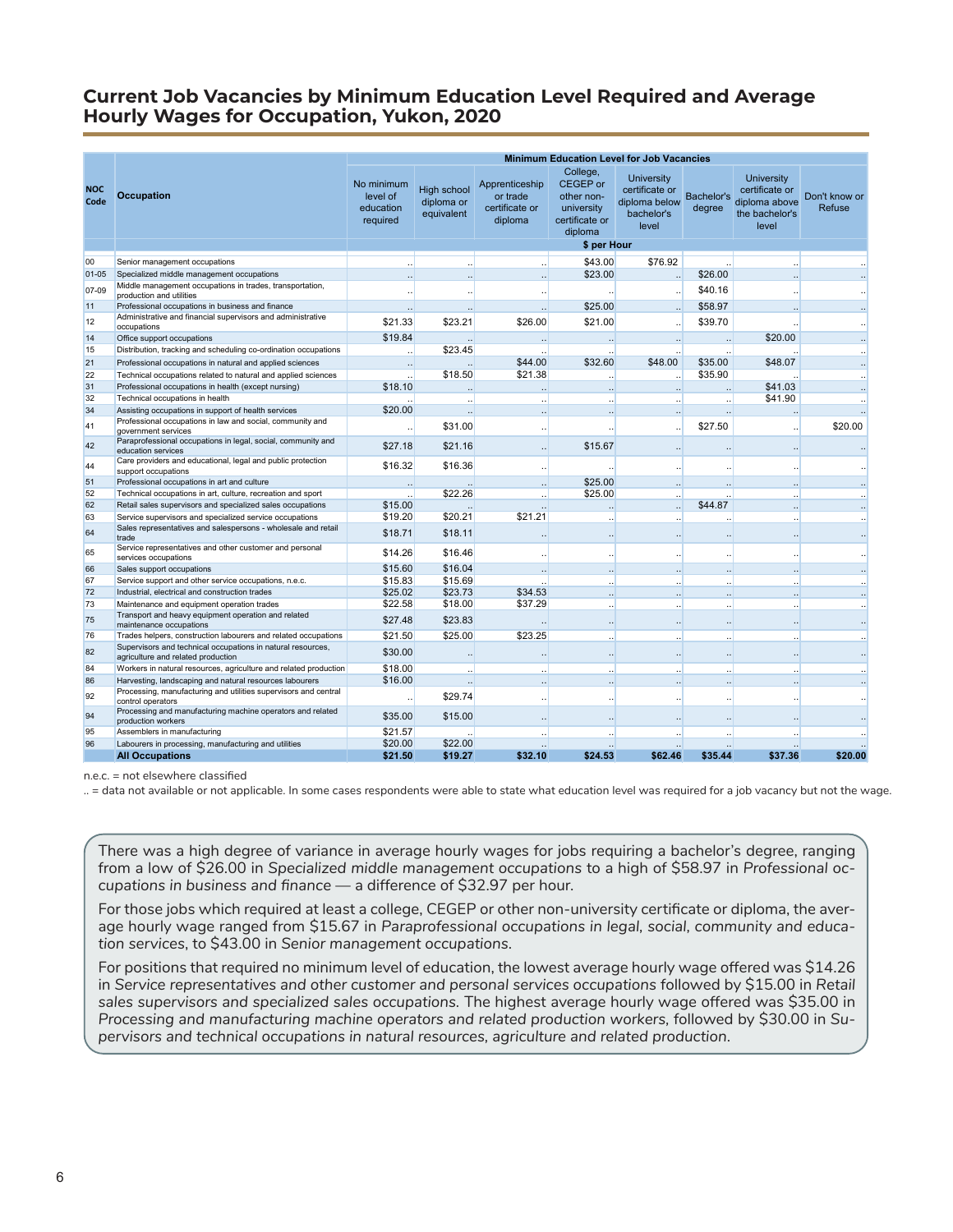## <span id="page-6-0"></span>**Current Job Vacancies by Active Recruitment Status, by Occupation, Yukon, 2020**

|                    |                                                                                                   |                | <b>Actively Recruiting or Not?</b> |                         |
|--------------------|---------------------------------------------------------------------------------------------------|----------------|------------------------------------|-------------------------|
| <b>NOC</b><br>Code | <b>Occupation</b>                                                                                 | Yes            | No                                 | Total                   |
|                    |                                                                                                   |                | <b>Number of Jobs</b>              |                         |
| 00                 | Senior management occupations                                                                     | 4              | 0                                  | $\vert 4 \vert$         |
| $01 - 05$          | Specialized middle management occupations                                                         | 6              | $\mathbf{0}$                       | 6                       |
| 07-09              | Middle management occupations in trades, transportation,<br>production and utilities              | 5              | 0                                  | 5                       |
| 11                 | Professional occupations in business and finance                                                  | 4              | $\mathbf 0$                        | $\overline{\mathbf{4}}$ |
| 12                 | Administrative and financial supervisors and administrative<br>occupations                        | 27             | 3                                  | 30 <sub>2</sub>         |
| 14                 | Office support occupations                                                                        | 9              | $\mathbf{0}$                       | 9                       |
| 15                 | Distribution, tracking and scheduling co-ordination occupations                                   | 8              | 0                                  | 8                       |
| 21                 | Professional occupations in natural and applied sciences                                          | 17             | 1                                  | 18                      |
| 22                 | Technical occupations related to natural and applied sciences                                     | 20             | 8                                  | 29                      |
| 31                 | Professional occupations in health (except nursing)                                               | 5              | $\mathbf 0$                        | 5                       |
| 32                 | Technical occupations in health                                                                   | $\overline{2}$ | $\mathbf{0}$                       | $\overline{2}$          |
| 34                 | Assisting occupations in support of health services                                               | $\overline{2}$ | $\mathbf 0$                        | $\overline{2}$          |
| 41                 | Professional occupations in law and social, community and<br>government services                  | 6              | 3                                  | $\overline{9}$          |
|                    | Paraprofessional occupations in legal, social, community and                                      |                |                                    |                         |
| 42                 | education services                                                                                | 28             | $\mathbf 0$                        | 28                      |
| 44                 | Care providers and educational, legal and public protection                                       |                |                                    |                         |
|                    | support occupations                                                                               | 14             | 1                                  | 15                      |
| 51                 | Professional occupations in art and culture                                                       | 5              | $\mathbf 0$                        | 5                       |
| 52                 | Technical occupations in art, culture, recreation and sport                                       | 2              | $\overline{3}$                     | $5\overline{)}$         |
| 62                 | Retail sales supervisors and specialized sales occupations                                        | $\overline{4}$ | $\mathbf 0$                        | $\overline{4}$          |
| 63                 | Service supervisors and specialized service occupations                                           | 34             | 7                                  | 41                      |
| 64                 | Sales representatives and salespersons - wholesale and retail<br>trade                            | 26             | 4                                  | 30                      |
| 65                 | Service representatives and other customer and personal services<br>occupations                   | 40             | 12                                 | 52                      |
| 66                 | Sales support occupations                                                                         | 16             | 6                                  | 22                      |
| 67                 | Service support and other service occupations, n.e.c.                                             | 38             | 17                                 | 55                      |
| 72                 | Industrial, electrical and construction trades                                                    | 44             | 15                                 | 60                      |
| 73                 | Maintenance and equipment operation trades                                                        | 48             | 7                                  | 55                      |
| 75                 | Transport and heavy equipment operation and related<br>maintenance occupations                    | 35             | 22                                 | 56                      |
| 76                 | Trades helpers, construction labourers and related occupations                                    | 4              | 17                                 | 21                      |
| 82                 | Supervisors and technical occupations in natural resources,<br>agriculture and related production | 4              | $\overline{0}$                     | 4                       |
| 84                 | Workers in natural resources, agriculture and related production                                  | 13             | $\overline{0}$                     | 13                      |
| 86                 | Harvesting, landscaping and natural resources labourers                                           | $\mathbf{1}$   | $\overline{0}$                     | 1                       |
| 92                 | Processing, manufacturing and utilities supervisors and central<br>control operators              | 1              | 0                                  | $\mathbf{1}$            |
| 94                 | Processing and manufacturing machine operators and related<br>production workers                  | 9              | 6                                  | 15                      |
| 95                 | Assemblers in manufacturing                                                                       | 5              | $\overline{0}$                     | 5                       |
| 96                 | Labourers in processing, manufacturing and utilities                                              | 1              | 3                                  | $\overline{4}$          |
|                    | <b>All Occupations</b>                                                                            | 489            | 133                                | 622                     |

n.e.c. = not elsewhere classified

Businesses reported the active recruiting for 78.6% of the job vacancies during the survey. Active recruitment was not pursued during the time of the survey for 21.4% of the vacancies. The occupation that had the highest number of vacant jobs not actively being recruited at the time of the survey, was *Transport and heavy equipment operation and related maintenance occupations* (22).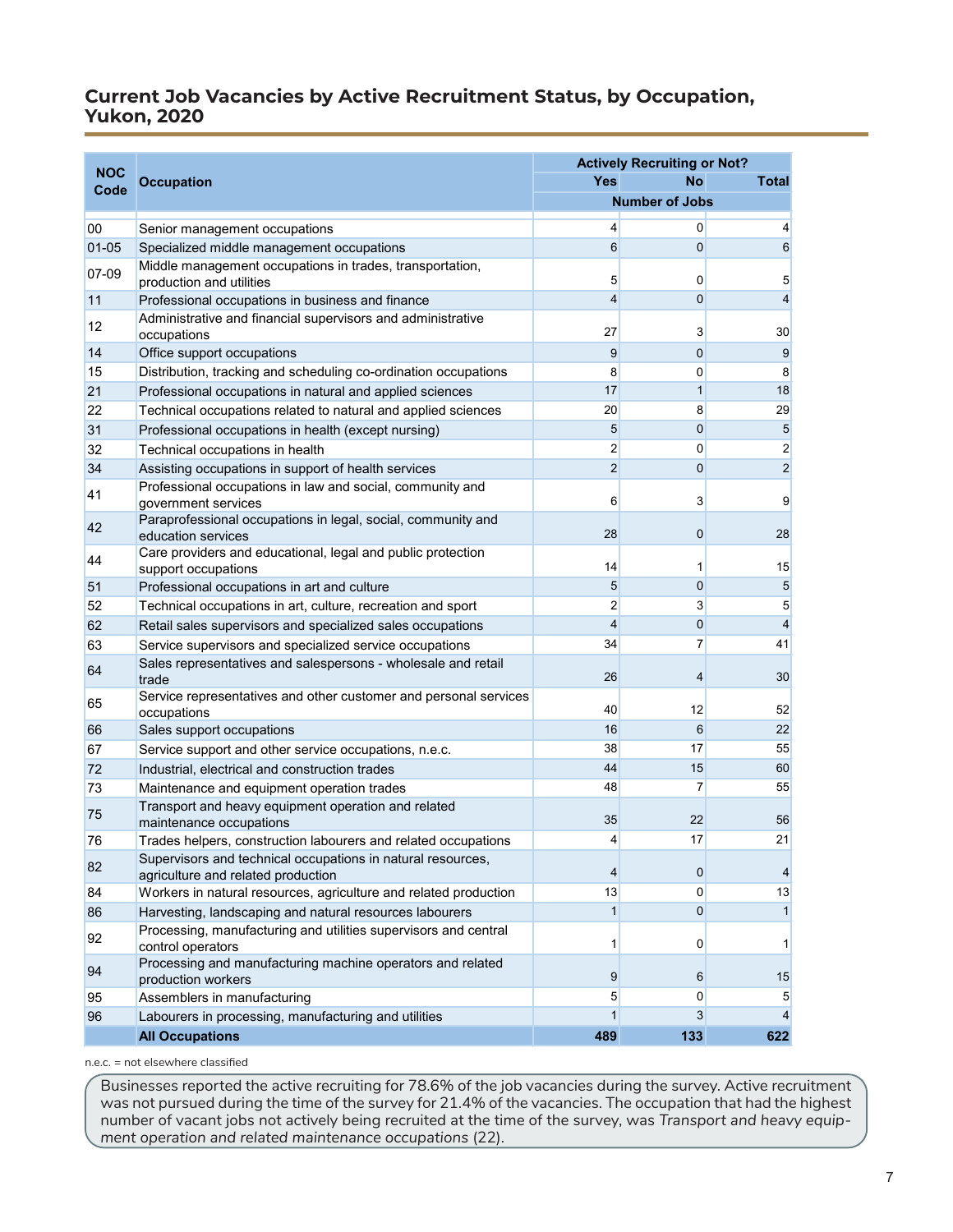## <span id="page-7-0"></span>**Current Job Vacancies by Length of Recruitment, Yukon, 2020**

|            |                                                                                     |                 |                |                         |                       | How long has the organization been trying to fill these vacancies? |                |                |
|------------|-------------------------------------------------------------------------------------|-----------------|----------------|-------------------------|-----------------------|--------------------------------------------------------------------|----------------|----------------|
| <b>NOC</b> | <b>Occupation</b>                                                                   | Less than       | 15 to 29       | 30 to 59                |                       | 60 to 89 90 days or                                                | Continu-       |                |
| Code       |                                                                                     | 15 days         | days           | days                    | days                  | more                                                               | ously          | <b>Total</b>   |
|            |                                                                                     |                 |                |                         | <b>Number of Jobs</b> |                                                                    |                |                |
| 00         | Senior management occupations                                                       | $\Omega$        | $\overline{0}$ | $\mathbf{3}$            | $\overline{0}$        | $\mathbf{1}$                                                       | 0              | 4              |
| $01 - 05$  | Specialized middle management occupations                                           | 3               | $\overline{3}$ | $\Omega$                | $\mathbf{0}$          | $\Omega$                                                           | $\Omega$       | 6              |
| 07-09      | Middle management occupations in trades, transportation, production and utilities   | $\mathbf{0}$    | $\overline{4}$ | $\mathbf{0}$            | $\mathbf{0}$          | $\mathbf{1}$                                                       | 0              | 5              |
| 11         | Professional occupations in business and finance                                    | 3               | $\overline{0}$ | $\overline{0}$          | $\mathbf{0}$          | $\mathbf{1}$                                                       | $\mathbf{0}$   | $\overline{4}$ |
| 12         | Administrative and financial supervisors and administrative occupations             | $\overline{4}$  | 8              | 5 <sup>5</sup>          | $\mathbf{3}$          | 8                                                                  | 0              | 27             |
| 14         | Office support occupations                                                          | $\overline{7}$  | $\overline{2}$ | $\overline{0}$          | $\mathbf{0}$          | $\mathbf 0$                                                        | $\mathbf 0$    | 9              |
| 15         | Distribution, tracking and scheduling co-ordination occupations                     | 6               | $\overline{0}$ | $\overline{0}$          | $\overline{0}$        | $\overline{2}$                                                     | $\mathbf 0$    | 8              |
| 21         | Professional occupations in natural and applied sciences                            | $\overline{4}$  | $\overline{0}$ | $\overline{1}$          | $\mathbf{0}$          | 12                                                                 | $\Omega$       | 17             |
| 22         | Technical occupations related to natural and applied sciences                       | $\Omega$        | $\mathbf{0}$   | 18                      | $\overline{2}$        | $\mathbf{0}$                                                       | $\Omega$       | 20             |
| 31         | Professional occupations in health (except nursing)                                 | $5\overline{5}$ | $\Omega$       | $\overline{0}$          | $\mathbf{0}$          | $\mathbf{0}$                                                       | $\mathbf{0}$   | 5              |
| 32         | Technical occupations in health                                                     | $\Omega$        | $\Omega$       | $\overline{0}$          | $\overline{2}$        | $\mathbf{0}$                                                       | 0              | $\overline{2}$ |
| 34         | Assisting occupations in support of health services                                 | $\mathbf{0}$    | $\overline{2}$ | $\overline{0}$          | $\mathbf{0}$          | $\Omega$                                                           | $\Omega$       | $\overline{2}$ |
| 41         | Professional occupations in law and social, community and government services       | $\overline{0}$  | $\overline{0}$ | $\overline{2}$          | $\overline{0}$        | $\overline{3}$                                                     | $\overline{0}$ | 6              |
| 42         | Paraprofessional occupations in legal, social, community and education services     | 12              | $\mathbf{1}$   | $5\overline{)}$         | 5                     | $\mathbf{0}$                                                       | 6              | 28             |
| 44         | Care providers and educational, legal and public protection support occupations     | $\Omega$        | $\overline{2}$ | $\overline{0}$          | $\Omega$              | $\overline{2}$                                                     | 10             | 14             |
| 51         | Professional occupations in art and culture                                         | 3               | $\overline{0}$ | $\overline{0}$          | $\overline{2}$        | $\Omega$                                                           | $\Omega$       | 5              |
| 52         | Technical occupations in art, culture, recreation and sport                         | $\mathbf{0}$    | $\overline{2}$ | $\overline{0}$          | $\mathbf{0}$          | $\mathbf{0}$                                                       | $\mathbf 0$    | $\overline{2}$ |
| 62         | Retail sales supervisors and specialized sales occupations                          | 3               | $\mathbf{1}$   | $\Omega$                | $\Omega$              | $\Omega$                                                           | $\mathbf 0$    | $\overline{4}$ |
| 63         | Service supervisors and specialized service occupations                             | 8               | $\overline{7}$ | $\overline{\mathbf{3}}$ | 0                     | $\overline{2}$                                                     | 15             | 34             |
| 64         | Sales representatives and salespersons - wholesale and retail trade                 | 6               | $\overline{7}$ | $\mathbf{1}$            | 4                     | $\overline{3}$                                                     | 6              | 26             |
| 65         | Service representatives and other customer and personal services occupations        | 6               | 5              | $\overline{2}$          | 20                    | $\mathbf 0$                                                        | 6              | 40             |
| 66         | Sales support occupations                                                           | 3               | $\Omega$       | $\mathbf{0}$            | 10                    | $\mathbf{1}$                                                       | $\overline{2}$ | 16             |
| 67         | Service support and other service occupations, n.e.c.                               | 6               | 6              | $\overline{4}$          | $\mathbf 0$           | $\mathbf{0}$                                                       | 22             | 38             |
| 72         | Industrial, electrical and construction trades                                      | $\overline{4}$  | 8              | 10                      | 9                     | 13                                                                 | $\mathbf 0$    | 44             |
| 73         | Maintenance and equipment operation trades                                          | 15              | 17             | $\mathbf{1}$            | 3                     | 8                                                                  | 5              | 48             |
| 75         | Transport and heavy equipment operation and related maintenance occupations         | 9               | $\Omega$       | $\Omega$                | 6                     | $\mathbf{0}$                                                       | 20             | 35             |
| 76         | Trades helpers, construction labourers and related occupations                      | $\Omega$        | $\Omega$       | $\Omega$                | $\Omega$              | $\Omega$                                                           | 4              | $\overline{4}$ |
| 82         | Supervisors and technical occupations in natural resources, agriculture and related | $\Omega$        |                |                         |                       |                                                                    |                |                |
|            | production                                                                          |                 | $\mathbf{0}$   | $\mathbf{0}$            | 0                     | $\mathbf{0}$                                                       | $\overline{4}$ | $\overline{4}$ |
| 84         | Workers in natural resources, agriculture and related production                    | 13              | $\mathbf{0}$   | $\mathbf{0}$            | $\mathbf 0$           | $\mathbf{0}$                                                       | $\mathbf{0}$   | 13             |
| 86         | Harvesting, landscaping and natural resources labourers                             | $\mathbf{0}$    | $\overline{0}$ | $\mathbf{0}$            | $\mathbf{0}$          | $\mathbf{0}$                                                       | $\mathbf{1}$   | $\mathbf{1}$   |
| 92         | Processing, manufacturing and utilities supervisors and central control operators   | $\Omega$        | $\Omega$       | $\mathbf{1}$            | 0                     | $\mathbf 0$                                                        | $\Omega$       | $\mathbf{1}$   |
| 94         | Processing and manufacturing machine operators and related production workers       | $\mathbf{0}$    | $\mathbf{0}$   | $\overline{9}$          | $\overline{0}$        | $\mathbf{0}$                                                       | $\mathbf{0}$   | 9              |
| 95         | Assemblers in manufacturing                                                         | $\Omega$        | $\mathbf{0}$   | 5                       | 0                     | $\mathbf{0}$                                                       | 0              | 5              |
| 96         | Labourers in processing, manufacturing and utilities                                | $\Omega$        | $\mathbf{0}$   | $\mathbf{1}$            | $\mathbf{0}$          | $\mathbf{0}$                                                       | $\mathbf{0}$   | $\mathbf{1}$   |
|            | <b>All Occupations</b>                                                              | 120             | 77             | 71                      | 66                    | 56                                                                 | 100            | 489            |

About one-quarter of the active job vacancies (24.5%) had been advertised for less than 15 days at the time of the survey. All vacancies in *Professional occupations in health (except nursing)* (5 jobs) as well as in *Workers in natural resources, agriculture and related production* (13 jobs) had been advertised for less than 15 days. Vacancies that had been advertised for less than 29 days included *Maintenance and equipment operation trades*  (32 jobs) and *Service supervisors and specialized service occupations* (15 jobs).

There were 56 jobs (11.4% of vacancies) that businesses had tried to fill for over 90 days. These jobs were primarily in *Industrial, electrical and construction trades* (13 jobs) and *Professional occupations in natural and applied sciences* (12 jobs).

In *Service support and other service occupations, n.e.c.*, 57.9% of the job vacancies (22 jobs) were advertised on a continuous basis; while in *Transport and heavy equipment operation and related maintenance occupations*, 57.1% of the job vacancies (20 jobs) were continuously advertised.

# **Efforts to Fill Vacant Jobs, Yukon, 2020**

| How are you trying to fill the position with this job title?<br>Check all that apply: | Number of jobs |
|---------------------------------------------------------------------------------------|----------------|
| Personal contacts, referrals, informal networks                                       | 133            |
| Posting a 'help-wanted' sign on the storefront of the location                        | 21             |
| Company website                                                                       | 90             |
| Online job boards                                                                     | 219            |
| Social media                                                                          | 89             |
| Job or recruitment fairs at schools, colleges or universities                         |                |
| Government employment centre or website                                               | 120            |
| Professional networking, head-hunters or employment agency                            | 35             |
| Newspaper ads                                                                         | 28             |
| Other                                                                                 | 7              |
| Refuse                                                                                | 3              |

Efforts made by businesses to try and fill vacant jobs included: online job boards (44.8%); promote through personal contacts, referrals and informal networks (27.2%); and advertise on Government employment centre or website (24.5%).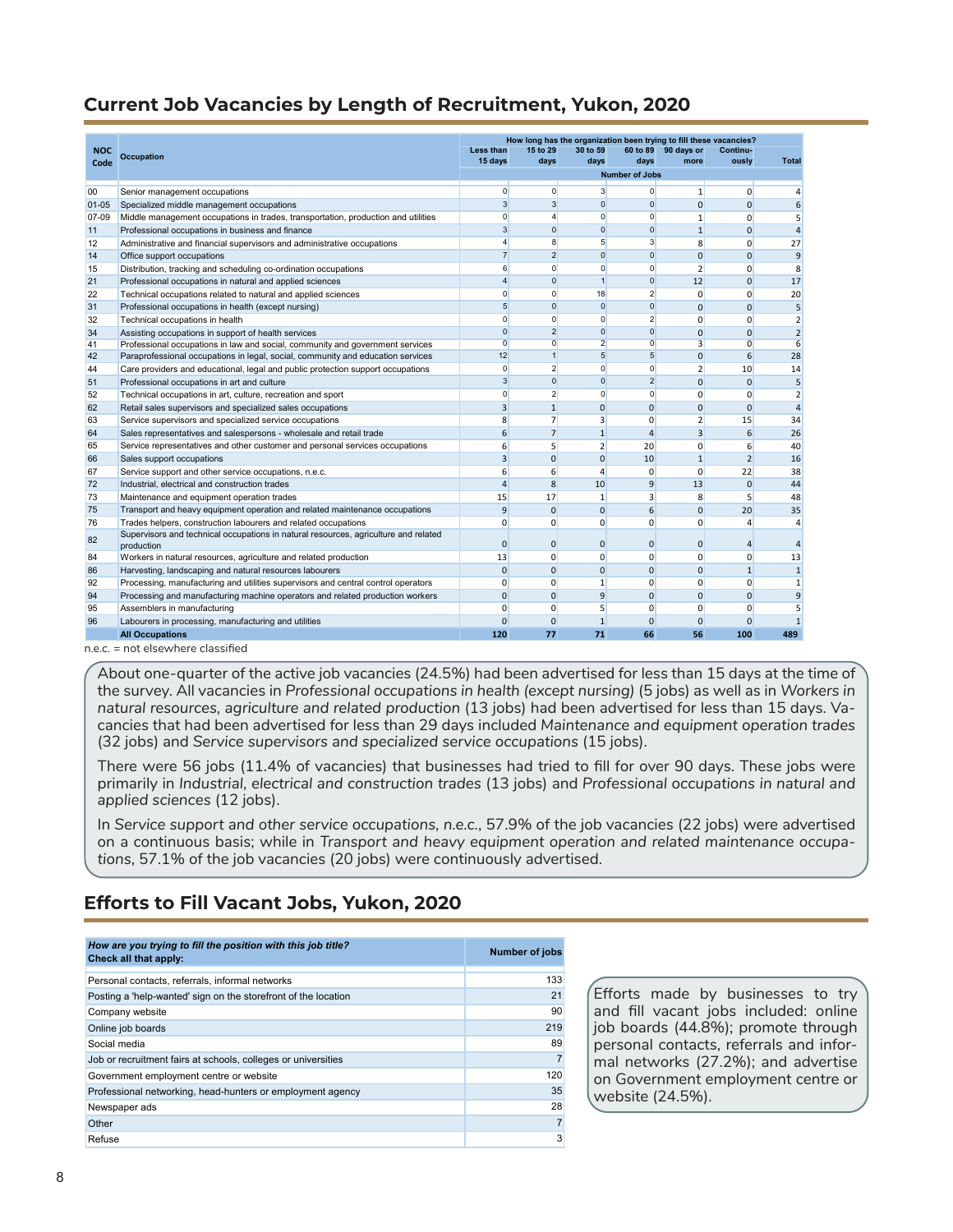### **Expected Additional Job Vacancies\* by Detailed Occupation, Yukon, 2021 and/or 2022**

| \$51.28<br>4<br>0122<br>Banking, credit and other investment managers<br>$\mathbf{3}$<br>\$31.00<br>0423<br>Managers in social, community and correctional services<br>\$23.00<br>$\overline{2}$<br>0621<br>Retail and wholesale trade managers<br>$\mathbf{1}$<br>\$23.00<br>0631<br>Restaurant and food service managers<br>18<br>\$25.00<br>0714<br>Facility operation and maintenance managers<br>3<br>\$54.90<br>1121<br>Human resources professionals<br>5<br>\$23.00<br>1122<br>Professional occupations in business management consulting<br>\$25.37<br>14<br>1221<br>Administrative officers<br>$\mathbf{1}$<br>\$24.44<br>1223<br>Human resources and recruitment officers<br>19<br>\$24.07<br>1241<br>Administrative assistants<br>\$21.00<br>15<br>1414<br>Receptionists<br>4<br>\$18.46<br>Personnel clerks<br>1415<br>\$22.45<br>$\mathbf{1}$<br>1432<br>Payroll administrators<br>$\mathbf{1}$<br>\$18.00<br>1451<br>Library assistants and clerks<br>3<br>\$18.00<br>1521<br>Shippers and receivers<br>3<br>\$35.00<br>1522<br>Storekeepers and partspersons<br>15<br>\$35.00<br>2113<br>Geoscientists and oceanographers<br>\$35.05<br>15<br>2121<br>Biologists and related scientists<br>Mechanical engineers<br>2132<br>$\mathbf{1}$<br>\$24.00<br>Architects<br>\$46.15<br>2151<br>4<br>Chemical technologists and technicians<br>\$18.78<br>23<br>2211<br>Geological and mineral technologists and technicians<br>2212<br>13<br>\$23.00<br>$\overline{7}$<br>Civil engineering technologists and technicians<br>2231<br>\$32.50<br>Technical occupations in geomatics and meteorology<br>\$27.50<br>2255<br>15<br>Air pilots, flight engineers and flying instructors<br>8<br>\$25.65<br>2271<br>User support technicians<br>\$15.00<br>2282<br>6<br>Occupational therapists<br>10<br>\$20.00<br>3143<br>Animal health technologists and veterinary technicians<br>7<br>\$17.00<br>3213<br>Dental technologists, technicians and laboratory assistants<br>$\overline{2}$<br>\$23.60<br>3223<br>$\overline{2}$<br>College and other vocational instructors<br>\$27.00<br>4021<br>Social and community service workers<br>5<br>\$20.00<br>4212<br>Early childhood educators and assistants<br>22<br>4214<br>\$21.63<br>Home support workers, housekeepers and related occupations<br>64<br>\$16.77<br>4412<br>Other technical and co-ordinating occupations in motion pictures, broadcasting and the performing<br>5226<br>arts<br>2<br>\$25.00<br>Theatre, fashion, exhibit and other creative designers<br>$\mathbf{1}$<br>\$20.00<br>5243<br>Program leaders and instructors in recreation, sport and fitness<br>5254<br>11<br>\$18.94<br>Real estate agents and salespersons<br>6232<br>18<br>\$31.00<br>Chefs<br>7<br>\$27.70<br>6321<br>Cooks<br>6322<br>27<br>\$27.87<br><b>Bakers</b><br>\$20.00<br>4<br>6332<br>Jewellers, jewellery and watch repairers and related occupations<br>6344<br>3<br>\$26.03<br>Retail salespersons<br>6421<br>30<br>\$17.99<br><b>Bartenders</b><br>$\overline{2}$<br>6512<br>\$22.00<br>Food and beverage servers<br>32<br>\$14.79<br>6513<br><b>Travel counsellors</b><br>8<br>\$23.00<br>6521<br>Hotel front desk clerks<br>6525<br>\$15.67<br>6<br>Tour and travel guides<br>\$15.00<br>6531<br>74<br>Outdoor sport and recreational quides<br>6532<br>\$24.27<br>51<br>Other customer and information services representatives<br>\$19.76<br>6552<br>53<br>Pet groomers and animal care workers<br>$\overline{7}$<br>\$15.00<br>6563<br>Cashiers<br>32<br>6611<br>\$15.23<br>Food counter attendants, kitchen helpers and related support occupations<br>\$16.20<br>6711<br>118<br>Support occupations in accommodation, travel and facilities set-up services<br>6721<br>2<br>\$18.00<br>Light duty cleaners<br>\$18.69<br>6731<br>14<br>Specialized cleaners<br>6<br>6732<br>\$15.33<br>Janitors, caretakers and building superintendents<br>6733<br>10<br>\$16.42<br>Machinists and machining and tooling inspectors<br>$6\,$<br>\$30.00<br>7231<br>Sheet metal workers<br>$\overline{4}$<br>\$38.00<br>7233<br>Ironworkers<br>\$34.00<br>7236<br>$\overline{4}$<br>$\overline{2}$<br>\$22.50<br>7237<br>Welders and related machine operators | 4 Digit NOC<br>Code | <b>Occupation</b>                                 | <b>Number of expected</b><br>additional jobs | <b>Average hourly</b><br>wage |
|-----------------------------------------------------------------------------------------------------------------------------------------------------------------------------------------------------------------------------------------------------------------------------------------------------------------------------------------------------------------------------------------------------------------------------------------------------------------------------------------------------------------------------------------------------------------------------------------------------------------------------------------------------------------------------------------------------------------------------------------------------------------------------------------------------------------------------------------------------------------------------------------------------------------------------------------------------------------------------------------------------------------------------------------------------------------------------------------------------------------------------------------------------------------------------------------------------------------------------------------------------------------------------------------------------------------------------------------------------------------------------------------------------------------------------------------------------------------------------------------------------------------------------------------------------------------------------------------------------------------------------------------------------------------------------------------------------------------------------------------------------------------------------------------------------------------------------------------------------------------------------------------------------------------------------------------------------------------------------------------------------------------------------------------------------------------------------------------------------------------------------------------------------------------------------------------------------------------------------------------------------------------------------------------------------------------------------------------------------------------------------------------------------------------------------------------------------------------------------------------------------------------------------------------------------------------------------------------------------------------------------------------------------------------------------------------------------------------------------------------------------------------------------------------------------------------------------------------------------------------------------------------------------------------------------------------------------------------------------------------------------------------------------------------------------------------------------------------------------------------------------------------------------------------------------------------------------------------------------------------------------------------------------------------------------------------------------------------------------------------------------------------------------------------------------------------------------------------------------------------------------------------------------------------------------------------------------------------------------------------------------------------------------------------------------------------------------------------------------------------------------------------------------------------------------------------------------------------------------------------------------------------------------------------------------------------------------------------------------------------------------------------------------------------------------------------------------------------------------------------------------------------------------------------------------------------------------------------|---------------------|---------------------------------------------------|----------------------------------------------|-------------------------------|
|                                                                                                                                                                                                                                                                                                                                                                                                                                                                                                                                                                                                                                                                                                                                                                                                                                                                                                                                                                                                                                                                                                                                                                                                                                                                                                                                                                                                                                                                                                                                                                                                                                                                                                                                                                                                                                                                                                                                                                                                                                                                                                                                                                                                                                                                                                                                                                                                                                                                                                                                                                                                                                                                                                                                                                                                                                                                                                                                                                                                                                                                                                                                                                                                                                                                                                                                                                                                                                                                                                                                                                                                                                                                                                                                                                                                                                                                                                                                                                                                                                                                                                                                                                                                                 |                     |                                                   |                                              |                               |
|                                                                                                                                                                                                                                                                                                                                                                                                                                                                                                                                                                                                                                                                                                                                                                                                                                                                                                                                                                                                                                                                                                                                                                                                                                                                                                                                                                                                                                                                                                                                                                                                                                                                                                                                                                                                                                                                                                                                                                                                                                                                                                                                                                                                                                                                                                                                                                                                                                                                                                                                                                                                                                                                                                                                                                                                                                                                                                                                                                                                                                                                                                                                                                                                                                                                                                                                                                                                                                                                                                                                                                                                                                                                                                                                                                                                                                                                                                                                                                                                                                                                                                                                                                                                                 |                     |                                                   |                                              |                               |
|                                                                                                                                                                                                                                                                                                                                                                                                                                                                                                                                                                                                                                                                                                                                                                                                                                                                                                                                                                                                                                                                                                                                                                                                                                                                                                                                                                                                                                                                                                                                                                                                                                                                                                                                                                                                                                                                                                                                                                                                                                                                                                                                                                                                                                                                                                                                                                                                                                                                                                                                                                                                                                                                                                                                                                                                                                                                                                                                                                                                                                                                                                                                                                                                                                                                                                                                                                                                                                                                                                                                                                                                                                                                                                                                                                                                                                                                                                                                                                                                                                                                                                                                                                                                                 |                     |                                                   |                                              |                               |
|                                                                                                                                                                                                                                                                                                                                                                                                                                                                                                                                                                                                                                                                                                                                                                                                                                                                                                                                                                                                                                                                                                                                                                                                                                                                                                                                                                                                                                                                                                                                                                                                                                                                                                                                                                                                                                                                                                                                                                                                                                                                                                                                                                                                                                                                                                                                                                                                                                                                                                                                                                                                                                                                                                                                                                                                                                                                                                                                                                                                                                                                                                                                                                                                                                                                                                                                                                                                                                                                                                                                                                                                                                                                                                                                                                                                                                                                                                                                                                                                                                                                                                                                                                                                                 |                     |                                                   |                                              |                               |
|                                                                                                                                                                                                                                                                                                                                                                                                                                                                                                                                                                                                                                                                                                                                                                                                                                                                                                                                                                                                                                                                                                                                                                                                                                                                                                                                                                                                                                                                                                                                                                                                                                                                                                                                                                                                                                                                                                                                                                                                                                                                                                                                                                                                                                                                                                                                                                                                                                                                                                                                                                                                                                                                                                                                                                                                                                                                                                                                                                                                                                                                                                                                                                                                                                                                                                                                                                                                                                                                                                                                                                                                                                                                                                                                                                                                                                                                                                                                                                                                                                                                                                                                                                                                                 |                     |                                                   |                                              |                               |
|                                                                                                                                                                                                                                                                                                                                                                                                                                                                                                                                                                                                                                                                                                                                                                                                                                                                                                                                                                                                                                                                                                                                                                                                                                                                                                                                                                                                                                                                                                                                                                                                                                                                                                                                                                                                                                                                                                                                                                                                                                                                                                                                                                                                                                                                                                                                                                                                                                                                                                                                                                                                                                                                                                                                                                                                                                                                                                                                                                                                                                                                                                                                                                                                                                                                                                                                                                                                                                                                                                                                                                                                                                                                                                                                                                                                                                                                                                                                                                                                                                                                                                                                                                                                                 |                     |                                                   |                                              |                               |
|                                                                                                                                                                                                                                                                                                                                                                                                                                                                                                                                                                                                                                                                                                                                                                                                                                                                                                                                                                                                                                                                                                                                                                                                                                                                                                                                                                                                                                                                                                                                                                                                                                                                                                                                                                                                                                                                                                                                                                                                                                                                                                                                                                                                                                                                                                                                                                                                                                                                                                                                                                                                                                                                                                                                                                                                                                                                                                                                                                                                                                                                                                                                                                                                                                                                                                                                                                                                                                                                                                                                                                                                                                                                                                                                                                                                                                                                                                                                                                                                                                                                                                                                                                                                                 |                     |                                                   |                                              |                               |
|                                                                                                                                                                                                                                                                                                                                                                                                                                                                                                                                                                                                                                                                                                                                                                                                                                                                                                                                                                                                                                                                                                                                                                                                                                                                                                                                                                                                                                                                                                                                                                                                                                                                                                                                                                                                                                                                                                                                                                                                                                                                                                                                                                                                                                                                                                                                                                                                                                                                                                                                                                                                                                                                                                                                                                                                                                                                                                                                                                                                                                                                                                                                                                                                                                                                                                                                                                                                                                                                                                                                                                                                                                                                                                                                                                                                                                                                                                                                                                                                                                                                                                                                                                                                                 |                     |                                                   |                                              |                               |
|                                                                                                                                                                                                                                                                                                                                                                                                                                                                                                                                                                                                                                                                                                                                                                                                                                                                                                                                                                                                                                                                                                                                                                                                                                                                                                                                                                                                                                                                                                                                                                                                                                                                                                                                                                                                                                                                                                                                                                                                                                                                                                                                                                                                                                                                                                                                                                                                                                                                                                                                                                                                                                                                                                                                                                                                                                                                                                                                                                                                                                                                                                                                                                                                                                                                                                                                                                                                                                                                                                                                                                                                                                                                                                                                                                                                                                                                                                                                                                                                                                                                                                                                                                                                                 |                     |                                                   |                                              |                               |
|                                                                                                                                                                                                                                                                                                                                                                                                                                                                                                                                                                                                                                                                                                                                                                                                                                                                                                                                                                                                                                                                                                                                                                                                                                                                                                                                                                                                                                                                                                                                                                                                                                                                                                                                                                                                                                                                                                                                                                                                                                                                                                                                                                                                                                                                                                                                                                                                                                                                                                                                                                                                                                                                                                                                                                                                                                                                                                                                                                                                                                                                                                                                                                                                                                                                                                                                                                                                                                                                                                                                                                                                                                                                                                                                                                                                                                                                                                                                                                                                                                                                                                                                                                                                                 |                     |                                                   |                                              |                               |
|                                                                                                                                                                                                                                                                                                                                                                                                                                                                                                                                                                                                                                                                                                                                                                                                                                                                                                                                                                                                                                                                                                                                                                                                                                                                                                                                                                                                                                                                                                                                                                                                                                                                                                                                                                                                                                                                                                                                                                                                                                                                                                                                                                                                                                                                                                                                                                                                                                                                                                                                                                                                                                                                                                                                                                                                                                                                                                                                                                                                                                                                                                                                                                                                                                                                                                                                                                                                                                                                                                                                                                                                                                                                                                                                                                                                                                                                                                                                                                                                                                                                                                                                                                                                                 |                     |                                                   |                                              |                               |
|                                                                                                                                                                                                                                                                                                                                                                                                                                                                                                                                                                                                                                                                                                                                                                                                                                                                                                                                                                                                                                                                                                                                                                                                                                                                                                                                                                                                                                                                                                                                                                                                                                                                                                                                                                                                                                                                                                                                                                                                                                                                                                                                                                                                                                                                                                                                                                                                                                                                                                                                                                                                                                                                                                                                                                                                                                                                                                                                                                                                                                                                                                                                                                                                                                                                                                                                                                                                                                                                                                                                                                                                                                                                                                                                                                                                                                                                                                                                                                                                                                                                                                                                                                                                                 |                     |                                                   |                                              |                               |
|                                                                                                                                                                                                                                                                                                                                                                                                                                                                                                                                                                                                                                                                                                                                                                                                                                                                                                                                                                                                                                                                                                                                                                                                                                                                                                                                                                                                                                                                                                                                                                                                                                                                                                                                                                                                                                                                                                                                                                                                                                                                                                                                                                                                                                                                                                                                                                                                                                                                                                                                                                                                                                                                                                                                                                                                                                                                                                                                                                                                                                                                                                                                                                                                                                                                                                                                                                                                                                                                                                                                                                                                                                                                                                                                                                                                                                                                                                                                                                                                                                                                                                                                                                                                                 |                     |                                                   |                                              |                               |
|                                                                                                                                                                                                                                                                                                                                                                                                                                                                                                                                                                                                                                                                                                                                                                                                                                                                                                                                                                                                                                                                                                                                                                                                                                                                                                                                                                                                                                                                                                                                                                                                                                                                                                                                                                                                                                                                                                                                                                                                                                                                                                                                                                                                                                                                                                                                                                                                                                                                                                                                                                                                                                                                                                                                                                                                                                                                                                                                                                                                                                                                                                                                                                                                                                                                                                                                                                                                                                                                                                                                                                                                                                                                                                                                                                                                                                                                                                                                                                                                                                                                                                                                                                                                                 |                     |                                                   |                                              |                               |
|                                                                                                                                                                                                                                                                                                                                                                                                                                                                                                                                                                                                                                                                                                                                                                                                                                                                                                                                                                                                                                                                                                                                                                                                                                                                                                                                                                                                                                                                                                                                                                                                                                                                                                                                                                                                                                                                                                                                                                                                                                                                                                                                                                                                                                                                                                                                                                                                                                                                                                                                                                                                                                                                                                                                                                                                                                                                                                                                                                                                                                                                                                                                                                                                                                                                                                                                                                                                                                                                                                                                                                                                                                                                                                                                                                                                                                                                                                                                                                                                                                                                                                                                                                                                                 |                     |                                                   |                                              |                               |
|                                                                                                                                                                                                                                                                                                                                                                                                                                                                                                                                                                                                                                                                                                                                                                                                                                                                                                                                                                                                                                                                                                                                                                                                                                                                                                                                                                                                                                                                                                                                                                                                                                                                                                                                                                                                                                                                                                                                                                                                                                                                                                                                                                                                                                                                                                                                                                                                                                                                                                                                                                                                                                                                                                                                                                                                                                                                                                                                                                                                                                                                                                                                                                                                                                                                                                                                                                                                                                                                                                                                                                                                                                                                                                                                                                                                                                                                                                                                                                                                                                                                                                                                                                                                                 |                     |                                                   |                                              |                               |
|                                                                                                                                                                                                                                                                                                                                                                                                                                                                                                                                                                                                                                                                                                                                                                                                                                                                                                                                                                                                                                                                                                                                                                                                                                                                                                                                                                                                                                                                                                                                                                                                                                                                                                                                                                                                                                                                                                                                                                                                                                                                                                                                                                                                                                                                                                                                                                                                                                                                                                                                                                                                                                                                                                                                                                                                                                                                                                                                                                                                                                                                                                                                                                                                                                                                                                                                                                                                                                                                                                                                                                                                                                                                                                                                                                                                                                                                                                                                                                                                                                                                                                                                                                                                                 |                     |                                                   |                                              |                               |
|                                                                                                                                                                                                                                                                                                                                                                                                                                                                                                                                                                                                                                                                                                                                                                                                                                                                                                                                                                                                                                                                                                                                                                                                                                                                                                                                                                                                                                                                                                                                                                                                                                                                                                                                                                                                                                                                                                                                                                                                                                                                                                                                                                                                                                                                                                                                                                                                                                                                                                                                                                                                                                                                                                                                                                                                                                                                                                                                                                                                                                                                                                                                                                                                                                                                                                                                                                                                                                                                                                                                                                                                                                                                                                                                                                                                                                                                                                                                                                                                                                                                                                                                                                                                                 |                     |                                                   |                                              |                               |
|                                                                                                                                                                                                                                                                                                                                                                                                                                                                                                                                                                                                                                                                                                                                                                                                                                                                                                                                                                                                                                                                                                                                                                                                                                                                                                                                                                                                                                                                                                                                                                                                                                                                                                                                                                                                                                                                                                                                                                                                                                                                                                                                                                                                                                                                                                                                                                                                                                                                                                                                                                                                                                                                                                                                                                                                                                                                                                                                                                                                                                                                                                                                                                                                                                                                                                                                                                                                                                                                                                                                                                                                                                                                                                                                                                                                                                                                                                                                                                                                                                                                                                                                                                                                                 |                     |                                                   |                                              |                               |
|                                                                                                                                                                                                                                                                                                                                                                                                                                                                                                                                                                                                                                                                                                                                                                                                                                                                                                                                                                                                                                                                                                                                                                                                                                                                                                                                                                                                                                                                                                                                                                                                                                                                                                                                                                                                                                                                                                                                                                                                                                                                                                                                                                                                                                                                                                                                                                                                                                                                                                                                                                                                                                                                                                                                                                                                                                                                                                                                                                                                                                                                                                                                                                                                                                                                                                                                                                                                                                                                                                                                                                                                                                                                                                                                                                                                                                                                                                                                                                                                                                                                                                                                                                                                                 |                     |                                                   |                                              |                               |
|                                                                                                                                                                                                                                                                                                                                                                                                                                                                                                                                                                                                                                                                                                                                                                                                                                                                                                                                                                                                                                                                                                                                                                                                                                                                                                                                                                                                                                                                                                                                                                                                                                                                                                                                                                                                                                                                                                                                                                                                                                                                                                                                                                                                                                                                                                                                                                                                                                                                                                                                                                                                                                                                                                                                                                                                                                                                                                                                                                                                                                                                                                                                                                                                                                                                                                                                                                                                                                                                                                                                                                                                                                                                                                                                                                                                                                                                                                                                                                                                                                                                                                                                                                                                                 |                     |                                                   |                                              |                               |
|                                                                                                                                                                                                                                                                                                                                                                                                                                                                                                                                                                                                                                                                                                                                                                                                                                                                                                                                                                                                                                                                                                                                                                                                                                                                                                                                                                                                                                                                                                                                                                                                                                                                                                                                                                                                                                                                                                                                                                                                                                                                                                                                                                                                                                                                                                                                                                                                                                                                                                                                                                                                                                                                                                                                                                                                                                                                                                                                                                                                                                                                                                                                                                                                                                                                                                                                                                                                                                                                                                                                                                                                                                                                                                                                                                                                                                                                                                                                                                                                                                                                                                                                                                                                                 |                     |                                                   |                                              |                               |
|                                                                                                                                                                                                                                                                                                                                                                                                                                                                                                                                                                                                                                                                                                                                                                                                                                                                                                                                                                                                                                                                                                                                                                                                                                                                                                                                                                                                                                                                                                                                                                                                                                                                                                                                                                                                                                                                                                                                                                                                                                                                                                                                                                                                                                                                                                                                                                                                                                                                                                                                                                                                                                                                                                                                                                                                                                                                                                                                                                                                                                                                                                                                                                                                                                                                                                                                                                                                                                                                                                                                                                                                                                                                                                                                                                                                                                                                                                                                                                                                                                                                                                                                                                                                                 |                     |                                                   |                                              |                               |
|                                                                                                                                                                                                                                                                                                                                                                                                                                                                                                                                                                                                                                                                                                                                                                                                                                                                                                                                                                                                                                                                                                                                                                                                                                                                                                                                                                                                                                                                                                                                                                                                                                                                                                                                                                                                                                                                                                                                                                                                                                                                                                                                                                                                                                                                                                                                                                                                                                                                                                                                                                                                                                                                                                                                                                                                                                                                                                                                                                                                                                                                                                                                                                                                                                                                                                                                                                                                                                                                                                                                                                                                                                                                                                                                                                                                                                                                                                                                                                                                                                                                                                                                                                                                                 |                     |                                                   |                                              |                               |
|                                                                                                                                                                                                                                                                                                                                                                                                                                                                                                                                                                                                                                                                                                                                                                                                                                                                                                                                                                                                                                                                                                                                                                                                                                                                                                                                                                                                                                                                                                                                                                                                                                                                                                                                                                                                                                                                                                                                                                                                                                                                                                                                                                                                                                                                                                                                                                                                                                                                                                                                                                                                                                                                                                                                                                                                                                                                                                                                                                                                                                                                                                                                                                                                                                                                                                                                                                                                                                                                                                                                                                                                                                                                                                                                                                                                                                                                                                                                                                                                                                                                                                                                                                                                                 |                     |                                                   |                                              |                               |
|                                                                                                                                                                                                                                                                                                                                                                                                                                                                                                                                                                                                                                                                                                                                                                                                                                                                                                                                                                                                                                                                                                                                                                                                                                                                                                                                                                                                                                                                                                                                                                                                                                                                                                                                                                                                                                                                                                                                                                                                                                                                                                                                                                                                                                                                                                                                                                                                                                                                                                                                                                                                                                                                                                                                                                                                                                                                                                                                                                                                                                                                                                                                                                                                                                                                                                                                                                                                                                                                                                                                                                                                                                                                                                                                                                                                                                                                                                                                                                                                                                                                                                                                                                                                                 |                     |                                                   |                                              |                               |
|                                                                                                                                                                                                                                                                                                                                                                                                                                                                                                                                                                                                                                                                                                                                                                                                                                                                                                                                                                                                                                                                                                                                                                                                                                                                                                                                                                                                                                                                                                                                                                                                                                                                                                                                                                                                                                                                                                                                                                                                                                                                                                                                                                                                                                                                                                                                                                                                                                                                                                                                                                                                                                                                                                                                                                                                                                                                                                                                                                                                                                                                                                                                                                                                                                                                                                                                                                                                                                                                                                                                                                                                                                                                                                                                                                                                                                                                                                                                                                                                                                                                                                                                                                                                                 |                     |                                                   |                                              |                               |
|                                                                                                                                                                                                                                                                                                                                                                                                                                                                                                                                                                                                                                                                                                                                                                                                                                                                                                                                                                                                                                                                                                                                                                                                                                                                                                                                                                                                                                                                                                                                                                                                                                                                                                                                                                                                                                                                                                                                                                                                                                                                                                                                                                                                                                                                                                                                                                                                                                                                                                                                                                                                                                                                                                                                                                                                                                                                                                                                                                                                                                                                                                                                                                                                                                                                                                                                                                                                                                                                                                                                                                                                                                                                                                                                                                                                                                                                                                                                                                                                                                                                                                                                                                                                                 |                     |                                                   |                                              |                               |
|                                                                                                                                                                                                                                                                                                                                                                                                                                                                                                                                                                                                                                                                                                                                                                                                                                                                                                                                                                                                                                                                                                                                                                                                                                                                                                                                                                                                                                                                                                                                                                                                                                                                                                                                                                                                                                                                                                                                                                                                                                                                                                                                                                                                                                                                                                                                                                                                                                                                                                                                                                                                                                                                                                                                                                                                                                                                                                                                                                                                                                                                                                                                                                                                                                                                                                                                                                                                                                                                                                                                                                                                                                                                                                                                                                                                                                                                                                                                                                                                                                                                                                                                                                                                                 |                     |                                                   |                                              |                               |
|                                                                                                                                                                                                                                                                                                                                                                                                                                                                                                                                                                                                                                                                                                                                                                                                                                                                                                                                                                                                                                                                                                                                                                                                                                                                                                                                                                                                                                                                                                                                                                                                                                                                                                                                                                                                                                                                                                                                                                                                                                                                                                                                                                                                                                                                                                                                                                                                                                                                                                                                                                                                                                                                                                                                                                                                                                                                                                                                                                                                                                                                                                                                                                                                                                                                                                                                                                                                                                                                                                                                                                                                                                                                                                                                                                                                                                                                                                                                                                                                                                                                                                                                                                                                                 |                     |                                                   |                                              |                               |
|                                                                                                                                                                                                                                                                                                                                                                                                                                                                                                                                                                                                                                                                                                                                                                                                                                                                                                                                                                                                                                                                                                                                                                                                                                                                                                                                                                                                                                                                                                                                                                                                                                                                                                                                                                                                                                                                                                                                                                                                                                                                                                                                                                                                                                                                                                                                                                                                                                                                                                                                                                                                                                                                                                                                                                                                                                                                                                                                                                                                                                                                                                                                                                                                                                                                                                                                                                                                                                                                                                                                                                                                                                                                                                                                                                                                                                                                                                                                                                                                                                                                                                                                                                                                                 |                     |                                                   |                                              |                               |
|                                                                                                                                                                                                                                                                                                                                                                                                                                                                                                                                                                                                                                                                                                                                                                                                                                                                                                                                                                                                                                                                                                                                                                                                                                                                                                                                                                                                                                                                                                                                                                                                                                                                                                                                                                                                                                                                                                                                                                                                                                                                                                                                                                                                                                                                                                                                                                                                                                                                                                                                                                                                                                                                                                                                                                                                                                                                                                                                                                                                                                                                                                                                                                                                                                                                                                                                                                                                                                                                                                                                                                                                                                                                                                                                                                                                                                                                                                                                                                                                                                                                                                                                                                                                                 |                     |                                                   |                                              |                               |
|                                                                                                                                                                                                                                                                                                                                                                                                                                                                                                                                                                                                                                                                                                                                                                                                                                                                                                                                                                                                                                                                                                                                                                                                                                                                                                                                                                                                                                                                                                                                                                                                                                                                                                                                                                                                                                                                                                                                                                                                                                                                                                                                                                                                                                                                                                                                                                                                                                                                                                                                                                                                                                                                                                                                                                                                                                                                                                                                                                                                                                                                                                                                                                                                                                                                                                                                                                                                                                                                                                                                                                                                                                                                                                                                                                                                                                                                                                                                                                                                                                                                                                                                                                                                                 |                     |                                                   |                                              |                               |
|                                                                                                                                                                                                                                                                                                                                                                                                                                                                                                                                                                                                                                                                                                                                                                                                                                                                                                                                                                                                                                                                                                                                                                                                                                                                                                                                                                                                                                                                                                                                                                                                                                                                                                                                                                                                                                                                                                                                                                                                                                                                                                                                                                                                                                                                                                                                                                                                                                                                                                                                                                                                                                                                                                                                                                                                                                                                                                                                                                                                                                                                                                                                                                                                                                                                                                                                                                                                                                                                                                                                                                                                                                                                                                                                                                                                                                                                                                                                                                                                                                                                                                                                                                                                                 |                     |                                                   |                                              |                               |
|                                                                                                                                                                                                                                                                                                                                                                                                                                                                                                                                                                                                                                                                                                                                                                                                                                                                                                                                                                                                                                                                                                                                                                                                                                                                                                                                                                                                                                                                                                                                                                                                                                                                                                                                                                                                                                                                                                                                                                                                                                                                                                                                                                                                                                                                                                                                                                                                                                                                                                                                                                                                                                                                                                                                                                                                                                                                                                                                                                                                                                                                                                                                                                                                                                                                                                                                                                                                                                                                                                                                                                                                                                                                                                                                                                                                                                                                                                                                                                                                                                                                                                                                                                                                                 |                     |                                                   |                                              |                               |
|                                                                                                                                                                                                                                                                                                                                                                                                                                                                                                                                                                                                                                                                                                                                                                                                                                                                                                                                                                                                                                                                                                                                                                                                                                                                                                                                                                                                                                                                                                                                                                                                                                                                                                                                                                                                                                                                                                                                                                                                                                                                                                                                                                                                                                                                                                                                                                                                                                                                                                                                                                                                                                                                                                                                                                                                                                                                                                                                                                                                                                                                                                                                                                                                                                                                                                                                                                                                                                                                                                                                                                                                                                                                                                                                                                                                                                                                                                                                                                                                                                                                                                                                                                                                                 |                     |                                                   |                                              |                               |
|                                                                                                                                                                                                                                                                                                                                                                                                                                                                                                                                                                                                                                                                                                                                                                                                                                                                                                                                                                                                                                                                                                                                                                                                                                                                                                                                                                                                                                                                                                                                                                                                                                                                                                                                                                                                                                                                                                                                                                                                                                                                                                                                                                                                                                                                                                                                                                                                                                                                                                                                                                                                                                                                                                                                                                                                                                                                                                                                                                                                                                                                                                                                                                                                                                                                                                                                                                                                                                                                                                                                                                                                                                                                                                                                                                                                                                                                                                                                                                                                                                                                                                                                                                                                                 |                     |                                                   |                                              |                               |
|                                                                                                                                                                                                                                                                                                                                                                                                                                                                                                                                                                                                                                                                                                                                                                                                                                                                                                                                                                                                                                                                                                                                                                                                                                                                                                                                                                                                                                                                                                                                                                                                                                                                                                                                                                                                                                                                                                                                                                                                                                                                                                                                                                                                                                                                                                                                                                                                                                                                                                                                                                                                                                                                                                                                                                                                                                                                                                                                                                                                                                                                                                                                                                                                                                                                                                                                                                                                                                                                                                                                                                                                                                                                                                                                                                                                                                                                                                                                                                                                                                                                                                                                                                                                                 |                     |                                                   |                                              |                               |
|                                                                                                                                                                                                                                                                                                                                                                                                                                                                                                                                                                                                                                                                                                                                                                                                                                                                                                                                                                                                                                                                                                                                                                                                                                                                                                                                                                                                                                                                                                                                                                                                                                                                                                                                                                                                                                                                                                                                                                                                                                                                                                                                                                                                                                                                                                                                                                                                                                                                                                                                                                                                                                                                                                                                                                                                                                                                                                                                                                                                                                                                                                                                                                                                                                                                                                                                                                                                                                                                                                                                                                                                                                                                                                                                                                                                                                                                                                                                                                                                                                                                                                                                                                                                                 |                     |                                                   |                                              |                               |
|                                                                                                                                                                                                                                                                                                                                                                                                                                                                                                                                                                                                                                                                                                                                                                                                                                                                                                                                                                                                                                                                                                                                                                                                                                                                                                                                                                                                                                                                                                                                                                                                                                                                                                                                                                                                                                                                                                                                                                                                                                                                                                                                                                                                                                                                                                                                                                                                                                                                                                                                                                                                                                                                                                                                                                                                                                                                                                                                                                                                                                                                                                                                                                                                                                                                                                                                                                                                                                                                                                                                                                                                                                                                                                                                                                                                                                                                                                                                                                                                                                                                                                                                                                                                                 |                     |                                                   |                                              |                               |
|                                                                                                                                                                                                                                                                                                                                                                                                                                                                                                                                                                                                                                                                                                                                                                                                                                                                                                                                                                                                                                                                                                                                                                                                                                                                                                                                                                                                                                                                                                                                                                                                                                                                                                                                                                                                                                                                                                                                                                                                                                                                                                                                                                                                                                                                                                                                                                                                                                                                                                                                                                                                                                                                                                                                                                                                                                                                                                                                                                                                                                                                                                                                                                                                                                                                                                                                                                                                                                                                                                                                                                                                                                                                                                                                                                                                                                                                                                                                                                                                                                                                                                                                                                                                                 |                     |                                                   |                                              |                               |
|                                                                                                                                                                                                                                                                                                                                                                                                                                                                                                                                                                                                                                                                                                                                                                                                                                                                                                                                                                                                                                                                                                                                                                                                                                                                                                                                                                                                                                                                                                                                                                                                                                                                                                                                                                                                                                                                                                                                                                                                                                                                                                                                                                                                                                                                                                                                                                                                                                                                                                                                                                                                                                                                                                                                                                                                                                                                                                                                                                                                                                                                                                                                                                                                                                                                                                                                                                                                                                                                                                                                                                                                                                                                                                                                                                                                                                                                                                                                                                                                                                                                                                                                                                                                                 |                     |                                                   |                                              |                               |
|                                                                                                                                                                                                                                                                                                                                                                                                                                                                                                                                                                                                                                                                                                                                                                                                                                                                                                                                                                                                                                                                                                                                                                                                                                                                                                                                                                                                                                                                                                                                                                                                                                                                                                                                                                                                                                                                                                                                                                                                                                                                                                                                                                                                                                                                                                                                                                                                                                                                                                                                                                                                                                                                                                                                                                                                                                                                                                                                                                                                                                                                                                                                                                                                                                                                                                                                                                                                                                                                                                                                                                                                                                                                                                                                                                                                                                                                                                                                                                                                                                                                                                                                                                                                                 |                     |                                                   |                                              |                               |
|                                                                                                                                                                                                                                                                                                                                                                                                                                                                                                                                                                                                                                                                                                                                                                                                                                                                                                                                                                                                                                                                                                                                                                                                                                                                                                                                                                                                                                                                                                                                                                                                                                                                                                                                                                                                                                                                                                                                                                                                                                                                                                                                                                                                                                                                                                                                                                                                                                                                                                                                                                                                                                                                                                                                                                                                                                                                                                                                                                                                                                                                                                                                                                                                                                                                                                                                                                                                                                                                                                                                                                                                                                                                                                                                                                                                                                                                                                                                                                                                                                                                                                                                                                                                                 |                     |                                                   |                                              |                               |
|                                                                                                                                                                                                                                                                                                                                                                                                                                                                                                                                                                                                                                                                                                                                                                                                                                                                                                                                                                                                                                                                                                                                                                                                                                                                                                                                                                                                                                                                                                                                                                                                                                                                                                                                                                                                                                                                                                                                                                                                                                                                                                                                                                                                                                                                                                                                                                                                                                                                                                                                                                                                                                                                                                                                                                                                                                                                                                                                                                                                                                                                                                                                                                                                                                                                                                                                                                                                                                                                                                                                                                                                                                                                                                                                                                                                                                                                                                                                                                                                                                                                                                                                                                                                                 |                     |                                                   |                                              |                               |
|                                                                                                                                                                                                                                                                                                                                                                                                                                                                                                                                                                                                                                                                                                                                                                                                                                                                                                                                                                                                                                                                                                                                                                                                                                                                                                                                                                                                                                                                                                                                                                                                                                                                                                                                                                                                                                                                                                                                                                                                                                                                                                                                                                                                                                                                                                                                                                                                                                                                                                                                                                                                                                                                                                                                                                                                                                                                                                                                                                                                                                                                                                                                                                                                                                                                                                                                                                                                                                                                                                                                                                                                                                                                                                                                                                                                                                                                                                                                                                                                                                                                                                                                                                                                                 |                     |                                                   |                                              |                               |
|                                                                                                                                                                                                                                                                                                                                                                                                                                                                                                                                                                                                                                                                                                                                                                                                                                                                                                                                                                                                                                                                                                                                                                                                                                                                                                                                                                                                                                                                                                                                                                                                                                                                                                                                                                                                                                                                                                                                                                                                                                                                                                                                                                                                                                                                                                                                                                                                                                                                                                                                                                                                                                                                                                                                                                                                                                                                                                                                                                                                                                                                                                                                                                                                                                                                                                                                                                                                                                                                                                                                                                                                                                                                                                                                                                                                                                                                                                                                                                                                                                                                                                                                                                                                                 |                     |                                                   |                                              |                               |
|                                                                                                                                                                                                                                                                                                                                                                                                                                                                                                                                                                                                                                                                                                                                                                                                                                                                                                                                                                                                                                                                                                                                                                                                                                                                                                                                                                                                                                                                                                                                                                                                                                                                                                                                                                                                                                                                                                                                                                                                                                                                                                                                                                                                                                                                                                                                                                                                                                                                                                                                                                                                                                                                                                                                                                                                                                                                                                                                                                                                                                                                                                                                                                                                                                                                                                                                                                                                                                                                                                                                                                                                                                                                                                                                                                                                                                                                                                                                                                                                                                                                                                                                                                                                                 |                     |                                                   |                                              |                               |
|                                                                                                                                                                                                                                                                                                                                                                                                                                                                                                                                                                                                                                                                                                                                                                                                                                                                                                                                                                                                                                                                                                                                                                                                                                                                                                                                                                                                                                                                                                                                                                                                                                                                                                                                                                                                                                                                                                                                                                                                                                                                                                                                                                                                                                                                                                                                                                                                                                                                                                                                                                                                                                                                                                                                                                                                                                                                                                                                                                                                                                                                                                                                                                                                                                                                                                                                                                                                                                                                                                                                                                                                                                                                                                                                                                                                                                                                                                                                                                                                                                                                                                                                                                                                                 |                     |                                                   |                                              |                               |
|                                                                                                                                                                                                                                                                                                                                                                                                                                                                                                                                                                                                                                                                                                                                                                                                                                                                                                                                                                                                                                                                                                                                                                                                                                                                                                                                                                                                                                                                                                                                                                                                                                                                                                                                                                                                                                                                                                                                                                                                                                                                                                                                                                                                                                                                                                                                                                                                                                                                                                                                                                                                                                                                                                                                                                                                                                                                                                                                                                                                                                                                                                                                                                                                                                                                                                                                                                                                                                                                                                                                                                                                                                                                                                                                                                                                                                                                                                                                                                                                                                                                                                                                                                                                                 |                     |                                                   |                                              |                               |
|                                                                                                                                                                                                                                                                                                                                                                                                                                                                                                                                                                                                                                                                                                                                                                                                                                                                                                                                                                                                                                                                                                                                                                                                                                                                                                                                                                                                                                                                                                                                                                                                                                                                                                                                                                                                                                                                                                                                                                                                                                                                                                                                                                                                                                                                                                                                                                                                                                                                                                                                                                                                                                                                                                                                                                                                                                                                                                                                                                                                                                                                                                                                                                                                                                                                                                                                                                                                                                                                                                                                                                                                                                                                                                                                                                                                                                                                                                                                                                                                                                                                                                                                                                                                                 |                     |                                                   |                                              |                               |
|                                                                                                                                                                                                                                                                                                                                                                                                                                                                                                                                                                                                                                                                                                                                                                                                                                                                                                                                                                                                                                                                                                                                                                                                                                                                                                                                                                                                                                                                                                                                                                                                                                                                                                                                                                                                                                                                                                                                                                                                                                                                                                                                                                                                                                                                                                                                                                                                                                                                                                                                                                                                                                                                                                                                                                                                                                                                                                                                                                                                                                                                                                                                                                                                                                                                                                                                                                                                                                                                                                                                                                                                                                                                                                                                                                                                                                                                                                                                                                                                                                                                                                                                                                                                                 |                     |                                                   |                                              |                               |
|                                                                                                                                                                                                                                                                                                                                                                                                                                                                                                                                                                                                                                                                                                                                                                                                                                                                                                                                                                                                                                                                                                                                                                                                                                                                                                                                                                                                                                                                                                                                                                                                                                                                                                                                                                                                                                                                                                                                                                                                                                                                                                                                                                                                                                                                                                                                                                                                                                                                                                                                                                                                                                                                                                                                                                                                                                                                                                                                                                                                                                                                                                                                                                                                                                                                                                                                                                                                                                                                                                                                                                                                                                                                                                                                                                                                                                                                                                                                                                                                                                                                                                                                                                                                                 |                     |                                                   |                                              |                               |
|                                                                                                                                                                                                                                                                                                                                                                                                                                                                                                                                                                                                                                                                                                                                                                                                                                                                                                                                                                                                                                                                                                                                                                                                                                                                                                                                                                                                                                                                                                                                                                                                                                                                                                                                                                                                                                                                                                                                                                                                                                                                                                                                                                                                                                                                                                                                                                                                                                                                                                                                                                                                                                                                                                                                                                                                                                                                                                                                                                                                                                                                                                                                                                                                                                                                                                                                                                                                                                                                                                                                                                                                                                                                                                                                                                                                                                                                                                                                                                                                                                                                                                                                                                                                                 |                     |                                                   |                                              |                               |
|                                                                                                                                                                                                                                                                                                                                                                                                                                                                                                                                                                                                                                                                                                                                                                                                                                                                                                                                                                                                                                                                                                                                                                                                                                                                                                                                                                                                                                                                                                                                                                                                                                                                                                                                                                                                                                                                                                                                                                                                                                                                                                                                                                                                                                                                                                                                                                                                                                                                                                                                                                                                                                                                                                                                                                                                                                                                                                                                                                                                                                                                                                                                                                                                                                                                                                                                                                                                                                                                                                                                                                                                                                                                                                                                                                                                                                                                                                                                                                                                                                                                                                                                                                                                                 |                     |                                                   |                                              |                               |
|                                                                                                                                                                                                                                                                                                                                                                                                                                                                                                                                                                                                                                                                                                                                                                                                                                                                                                                                                                                                                                                                                                                                                                                                                                                                                                                                                                                                                                                                                                                                                                                                                                                                                                                                                                                                                                                                                                                                                                                                                                                                                                                                                                                                                                                                                                                                                                                                                                                                                                                                                                                                                                                                                                                                                                                                                                                                                                                                                                                                                                                                                                                                                                                                                                                                                                                                                                                                                                                                                                                                                                                                                                                                                                                                                                                                                                                                                                                                                                                                                                                                                                                                                                                                                 |                     |                                                   |                                              |                               |
|                                                                                                                                                                                                                                                                                                                                                                                                                                                                                                                                                                                                                                                                                                                                                                                                                                                                                                                                                                                                                                                                                                                                                                                                                                                                                                                                                                                                                                                                                                                                                                                                                                                                                                                                                                                                                                                                                                                                                                                                                                                                                                                                                                                                                                                                                                                                                                                                                                                                                                                                                                                                                                                                                                                                                                                                                                                                                                                                                                                                                                                                                                                                                                                                                                                                                                                                                                                                                                                                                                                                                                                                                                                                                                                                                                                                                                                                                                                                                                                                                                                                                                                                                                                                                 |                     |                                                   |                                              |                               |
|                                                                                                                                                                                                                                                                                                                                                                                                                                                                                                                                                                                                                                                                                                                                                                                                                                                                                                                                                                                                                                                                                                                                                                                                                                                                                                                                                                                                                                                                                                                                                                                                                                                                                                                                                                                                                                                                                                                                                                                                                                                                                                                                                                                                                                                                                                                                                                                                                                                                                                                                                                                                                                                                                                                                                                                                                                                                                                                                                                                                                                                                                                                                                                                                                                                                                                                                                                                                                                                                                                                                                                                                                                                                                                                                                                                                                                                                                                                                                                                                                                                                                                                                                                                                                 |                     |                                                   |                                              |                               |
|                                                                                                                                                                                                                                                                                                                                                                                                                                                                                                                                                                                                                                                                                                                                                                                                                                                                                                                                                                                                                                                                                                                                                                                                                                                                                                                                                                                                                                                                                                                                                                                                                                                                                                                                                                                                                                                                                                                                                                                                                                                                                                                                                                                                                                                                                                                                                                                                                                                                                                                                                                                                                                                                                                                                                                                                                                                                                                                                                                                                                                                                                                                                                                                                                                                                                                                                                                                                                                                                                                                                                                                                                                                                                                                                                                                                                                                                                                                                                                                                                                                                                                                                                                                                                 | 7241                | Electricians (except industrial and power system) | 17                                           | \$33.00                       |

\* does not include current vacancies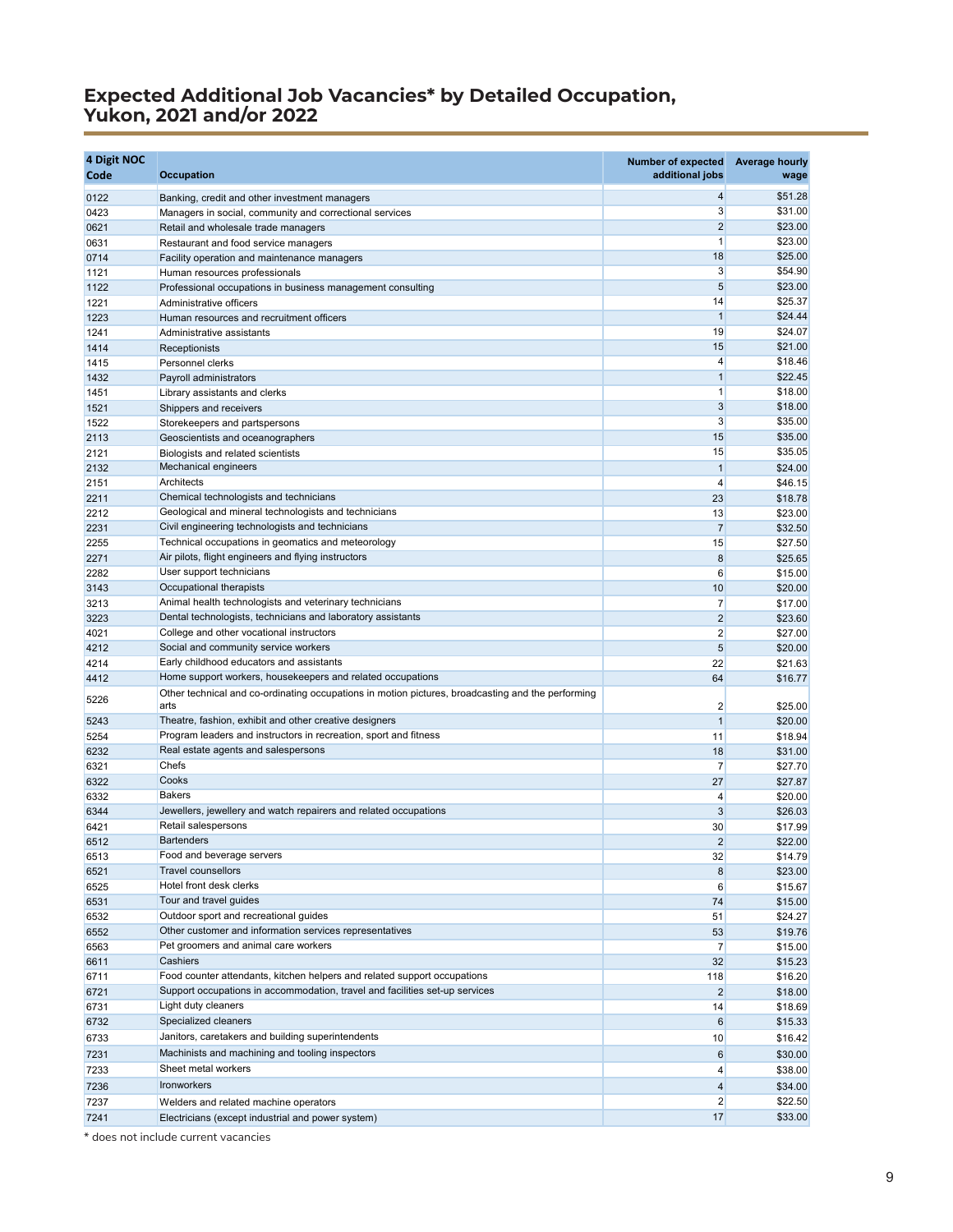### **Expected Additional Job Vacancies\* by Detailed Occupation, Yukon, 2021 and/or 2022, continued....**

| 4 Digit NOC<br>Code | <b>Occupation</b>                                                                | <b>Number of expected</b><br>additional jobs | Average hourly<br>wage |
|---------------------|----------------------------------------------------------------------------------|----------------------------------------------|------------------------|
| 7244                | Electrical power line and cable workers                                          | 35                                           | \$48.81                |
| 7251                | <b>Plumbers</b>                                                                  | 29                                           | \$34.91                |
| 7271                | Carpenters                                                                       | 38                                           | \$29.31                |
| 7293                | Insulators                                                                       | 52                                           | \$30.77                |
| 7312                | Heavy-duty equipment mechanics                                                   | 4                                            | \$42.00                |
| 7313                | Heating, refrigeration and air conditioning mechanics                            |                                              | \$23.00                |
| 7321                | Automotive service technicians, truck and bus mechanics and mechanical repairers | 9                                            | \$40.00                |
| 7452                | Material handlers                                                                | 3                                            | \$20.00                |
| 7511                | <b>Transport truck drivers</b>                                                   | 6                                            | \$16.00                |
| 7514                | Delivery and courier service drivers                                             | 62                                           | \$28.37                |
| 7521                | Heavy equipment operators (except crane)                                         | 37                                           | \$28.14                |
| 7534                | Air transport ramp attendants                                                    | 3                                            | \$18.40                |
| 7535                | Other automotive mechanical installers and servicers                             | 15                                           | \$18.00                |
| 7611                | Construction trades helpers and labourers                                        | 51                                           | \$22.20                |
| 7612                | Other trades helpers and labourers                                               | $\overline{2}$                               | \$20.00                |
| 8231                | Underground production and development miners                                    | $\overline{\mathbf{A}}$                      | \$30.00                |
| 8431                | General farm workers                                                             | 26                                           | \$17.73                |
| 8614                | Mine labourers                                                                   | 28                                           | \$32.00                |
| 8615                | Oil and gas drilling, servicing and related labourers                            |                                              | \$32.00                |
|                     | <b>All Occupations</b>                                                           | 1,278                                        |                        |

\* does not include current vacancies

Businesses expected an additional 1,278 job vacancies in 2021 and/or 2022, which included vacancies due to turnover as well as creation of new jobs. The occupation that had the most expected additional job vacancies was *Food counter attendants, kitchen helpers and related support occupations* with 118 jobs. *Tour and travel guides* followed with 74; *Home support workers, housekeepers and related occupations* with 64; and *Delivery and courier services drivers* with 62 expected additional job vacancies.